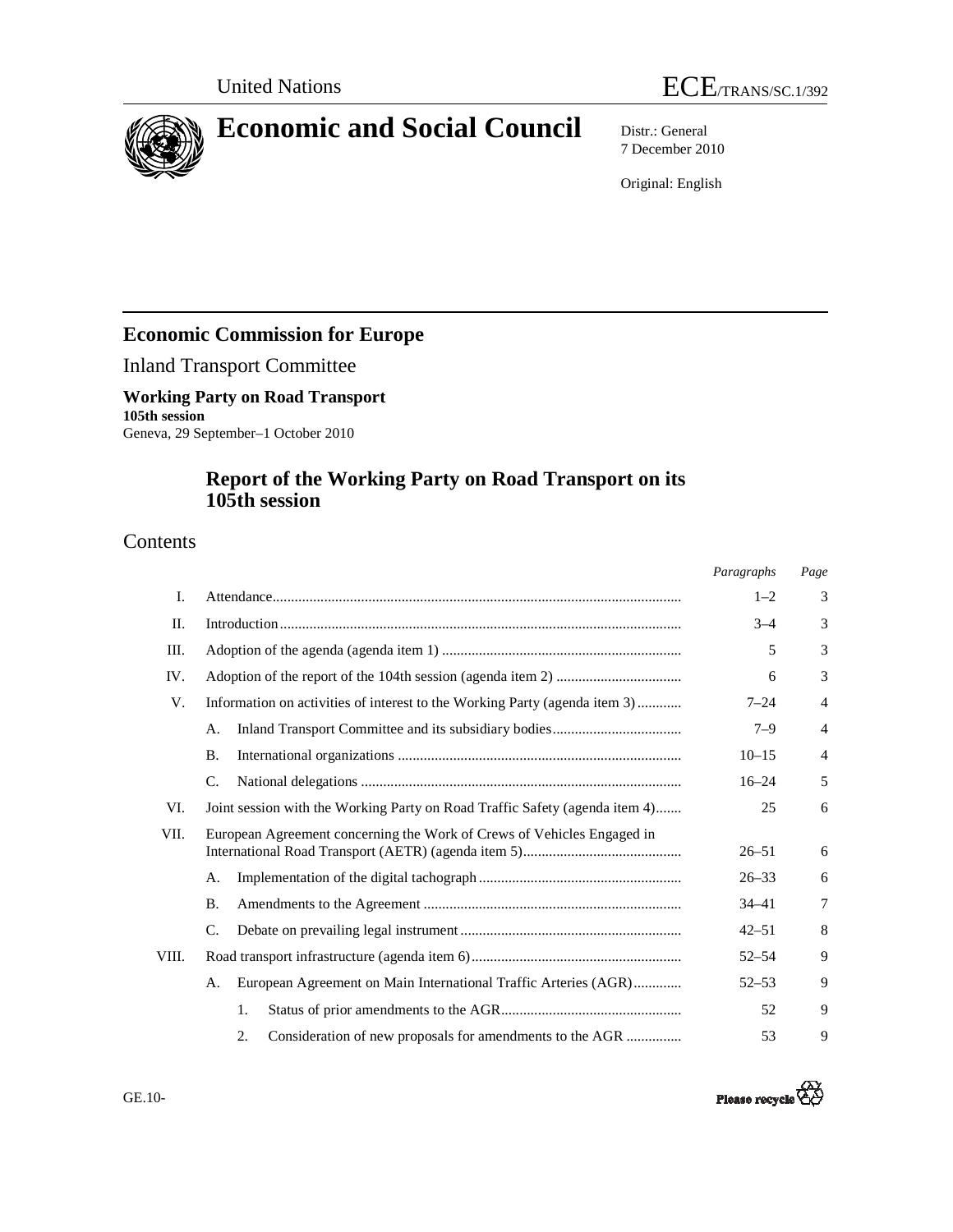|         | <b>B.</b>                                                                                                                                             | Trans-European North-South Motorway (TEM) Project                          | 54        | 9  |  |
|---------|-------------------------------------------------------------------------------------------------------------------------------------------------------|----------------------------------------------------------------------------|-----------|----|--|
| IX.     |                                                                                                                                                       | Harmonization of requirements concerning international road transport      | $55 - 63$ | 10 |  |
|         | Α.                                                                                                                                                    | Proposal for a global multilateral agreement on the international regular  | $55 - 56$ | 10 |  |
|         | <b>B.</b>                                                                                                                                             | Quantitative restrictions imposed on international road transport of goods | $57 - 60$ | 10 |  |
|         | C.                                                                                                                                                    | Review of questions concerning the facilitation of international           | $61 - 63$ | 11 |  |
|         |                                                                                                                                                       | 1.                                                                         | 61        | 11 |  |
|         |                                                                                                                                                       | Additional protocol to the CMR concerning the<br>2.                        | $62 - 63$ | 11 |  |
| Χ.      |                                                                                                                                                       |                                                                            |           | 11 |  |
| XI.     | 65                                                                                                                                                    |                                                                            |           |    |  |
| XII.    | 66                                                                                                                                                    |                                                                            |           |    |  |
| XIII.   | 67                                                                                                                                                    |                                                                            |           | 12 |  |
| Annexes |                                                                                                                                                       |                                                                            |           |    |  |
|         | European Agreement on Main International Traffic Arteries (AGR)<br>amendments approved by 105th session of the Working Party on Road Transport (SC.1) |                                                                            |           |    |  |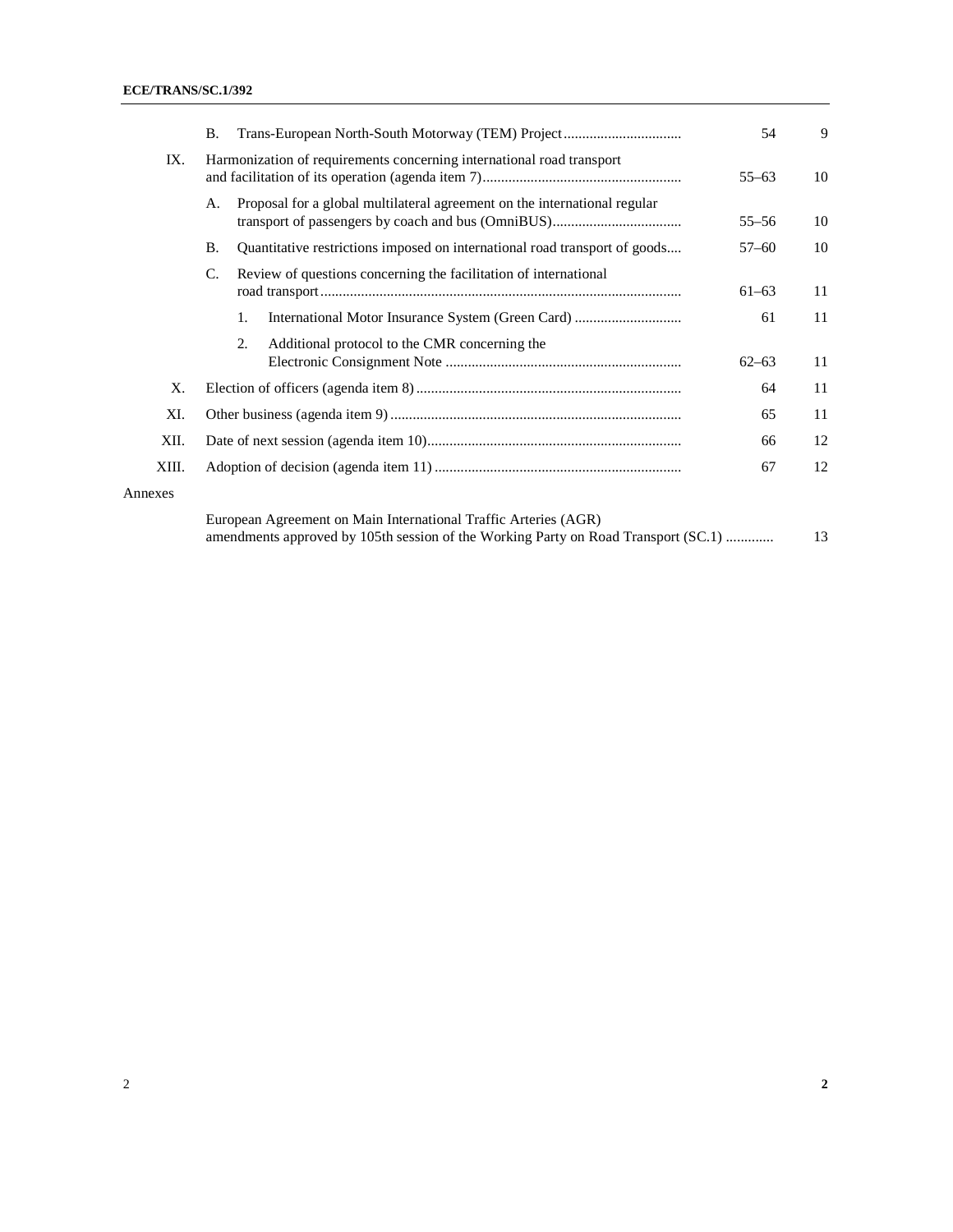# **I. Attendance**

1. The Working Party on Road Transport (SC.1) held its 105th session in Geneva from 29 September to 1 October 2010 under the chairmanship of Mr. B. Oudshoorn (Netherlands). The following United Nations Economic Commission for Europe (UNECE) member States were represented in the meeting: Austria, Azerbaijan, Belarus, Belgium, Czech Republic, Estonia, Finland, Germany, Hungary, Iran (Islamic Republic of), Italy, Latvia, Netherlands, Norway, Russian Federation, San Marino, Spain, Sweden, Switzerland, Turkey, Ukraine and Uzbekistan.

2. The European Commission (EC), Organization of the Black Sea Economic Cooperation and the following non-governmental organizations (NGOs) were also represented: Council of Bureaux of the Green Card System, International Road Transport Union (IRU), the Confederation of Organizations in Road Transport Enforcement (CORTE) and Automotive AG as an observer.

## **II. Introduction**

3. Ms. E. Molnar, the Director of the Transport Division, welcomed the participants and underlined issues of particular interest. These include: entering into force of Amendment 6 of the AETR on 20 September 2010; implementation of the digital tachograph as a result of the recently achieved transitional arrangement among Contracting Parties to AETR; start of a new amendment procedure for the AETR; introduction of road safety audits into the AGR; and harmonization of practices in different countries in the ECE region.

4. Ms. Molnar highlighted a number of "emerging" issues:

(a) safety at level crossings: possible establishment of a multidisciplinary group of experts representing road infrastructure, road traffic safety and railways;

(b) km–based road pricing: an issue that attracts attention of many countries; this could be considered as a new item in the agenda of SC.1;

(c) preparation and launching of a questionnaire concerning the implementation of AGR standards;

(d) inland transport security;

(e) making electric vehicles audible.

### **III. Adoption of the agenda (agenda item 1)**

5. The Working Party adopted its agenda without changes.

### **IV. Adoption of the report of the 104th session (agenda item 2)**

6. The Working Party adopted the report of its 104th session after clarifying paragraph 27 where "newly registered vehicles" means new vehicles registered for the first time.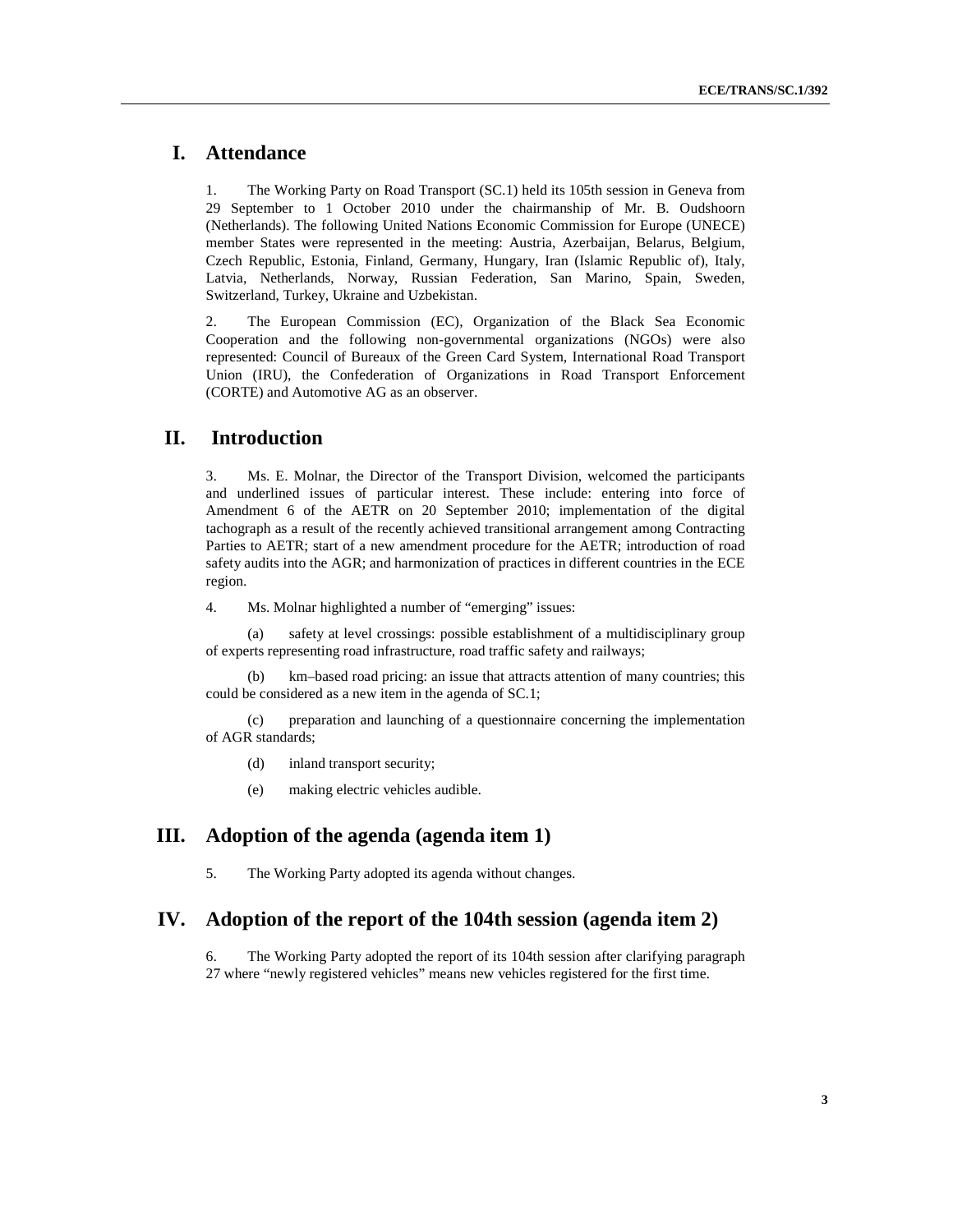## **V. Information on activities of interest to the Working Party (agenda item 3)**

#### **A. Inland Transport Committee and its subsidiary bodies**

7. The Working Party was informed by the secretariat about road transport developments including major events that took place since the previous session, in particular, the decisions of the Inland Transport Committee (ITC) and the work of its subsidiary bodies.

8. The Working Party endorsed a new project, funded by the United Nations Development Account (UNDA), to study with other United Nations regional commissions the impact of road transport on climate change. The project will develop a tool to evaluate CO<sub>2</sub> emissions in the inland transport sector. The Working Party requested the secretariat to keep delegates informed about the progress of work.

9. Following requests of the ITC, the Working Party decided to include on its agenda for the  $106<sup>th</sup>$  session several specific issues: intermodal transport taking into account hinterland connections of seaports (without duplication with WP.24), discussion about global warming, and Intelligent Transport Systems (ITS) based on the road map to be prepared by the secretariat.

#### **B. International organizations**

10. Representatives of international organizations were invited to provide information about developments in their respective areas, which may be of interest to the Working Party. The representative of the Black Sea Economic Cooperation (BSEC) shared their experience of creating and implementing a subregional multilateral system of transport permits.

11. The representative of IRU provided information about the performance of road freight transport sector. Domestic and international road freight transport revenues increased in the first half of 2010 by up to 10 per cent, year-on-year. Freight volumes have stabilized and driver employment is unchanged. There was a modest increase in new truck registrations. Access to bank credit is still difficult. There is a significant difference between the developments of road freight volumes in Brazil, China, India, Russian Federation and OECD economies.

12. The IRU reported on web applications, TRANSPark for registering and searching parking areas and the border waiting times observatory.

13. The IRU representative informed the Working Party about the upcoming sixth IRU Euro-Asian Road Transport Conference and Ministerial Meeting, to be held in Tbilisi on 16 and 17 June 2011. This conference will host a meeting of representatives of international organizations and financial institutions.

14. He also informed delegates about a recent study about the internalisation of external costs such as noise, air pollution and congestion. He drew attention to the burden which would be put on the road freight transport sector. According to the study, only two countries of the European Union (France and Germany), would benefit from increasing road user charges, 16 countries would face losses while the internalisation of costs would result in a balance outcome in the remaining nine countries.

15. The representative of CORTE informed the Working Party about his organization's contribution to an EU funded project on "Land Transport Safety and Security" (LTSS). The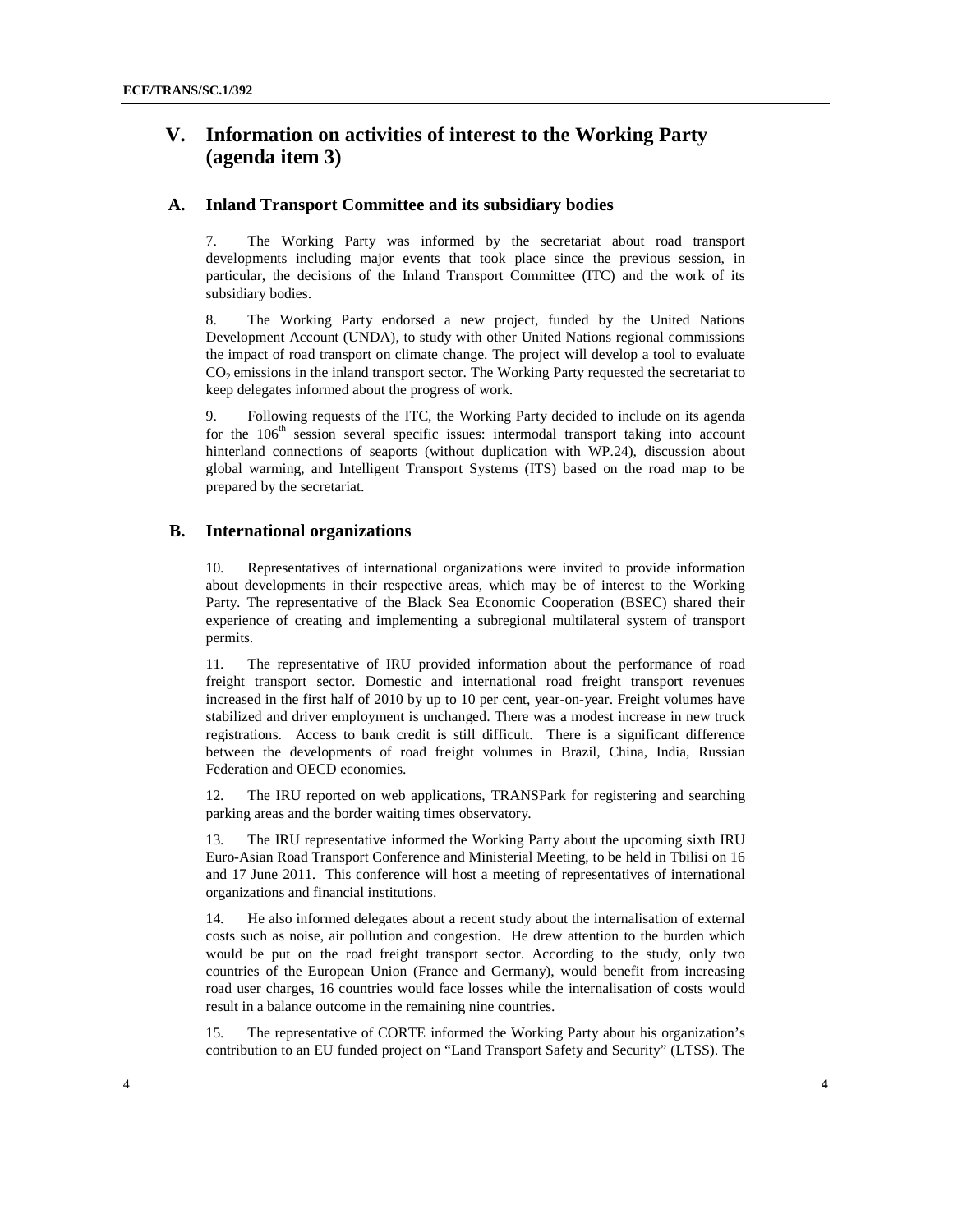project aims at improving transport safety and security through capacity building. CORTE supported the implementation of the digital tachograph and the safe carriage of dangerous goods by road in Armenia, Azerbaijan, Georgia, the Islamic Republic of Iran, Kazakhstan, Kyrgyzstan, Republic of Moldova, Tajikistan, Ukraine and Uzbekistan. The digital tachograph activities consisted of three study tours (in the Netherlands, Norway and Romania) and four training sessions (in Georgia and Kazakhstan).

#### **C. National delegations**

16. The representative of Turkey informed the Working Party about measures taken by the national authorities which have had a positive impact on road transport.

17. Pursuant to the Ministerial Decree issued on 19 March 2009 concerning the gradual withdrawal of old vehicles from traffic, a first phase has been completed. Vehicles older than 31 years with the maximum permissible weight of more than 3,500 kg (in freight transport) and the buses and coaches with more than 16 seats including the driver (in passenger transport) were withdrawn. As of September 2010, about 23,500 commercial vehicles had been eliminated from the market and scrapped. No financial resources from the Central Governmental Budget are used, but the owners of the scrapped vehicles are paid through a Ministry of Transport fund.

18. Recently, a second phase has been initiated by the Ministry of Transport in cooperation with other State authorities. It is expected that 200,000 more vehicles will be withdrawn.

19. In the area of road safety, Turkey complements the national resources with European Union (EU) funds. Two projects have been approved by the European Commission and will start in 2011. One is about "the strengthening of weight and dimensions control (WDC) of commercial vehicles". It has two components: supply and service. In the supply component, Turkey will purchase technical control equipment to be used in 22 WDC stations. In the service component, experts from Traffic Police and Ministry of Transport will be trained to learn about national and EU legislation.

20. As a result of these actions the number of inspections will substantially increase. The inspections will improve road safety and limit the damages to the road infrastructure.

21. Concerning the maximum age of buses/coaches, the representative of Turkey informed the Working Party that it depends on the type of licence for which the transport operator applies.

22. The representative of the Russian Federation informed the Working Party of the following:

(a) Safety and security in transport is a priority in the Russian Federation. New legislation has been adopted to enhance security and technical provisions (e.g. the scrapping of vehicles older than 28 years). Newly registered Russian commercial vehicles will be mandatorily equipped with a track-and-trace system under the so-called GLONASS system. The representative of the Russian Federation pointed out that manufacturers are already preparing to equip their vehicles with the system;

New rules have been adopted for vehicle dimensions, in full compliance with the UNECEs provisions in this respect;

(c) The equipment of vehicles involved in international transport with a digital tachograph remains a top priority.

23. The representative of the Islamic Republic of Iran informed the Working Party about two projects that are being developed by the members of the Economic Cooperation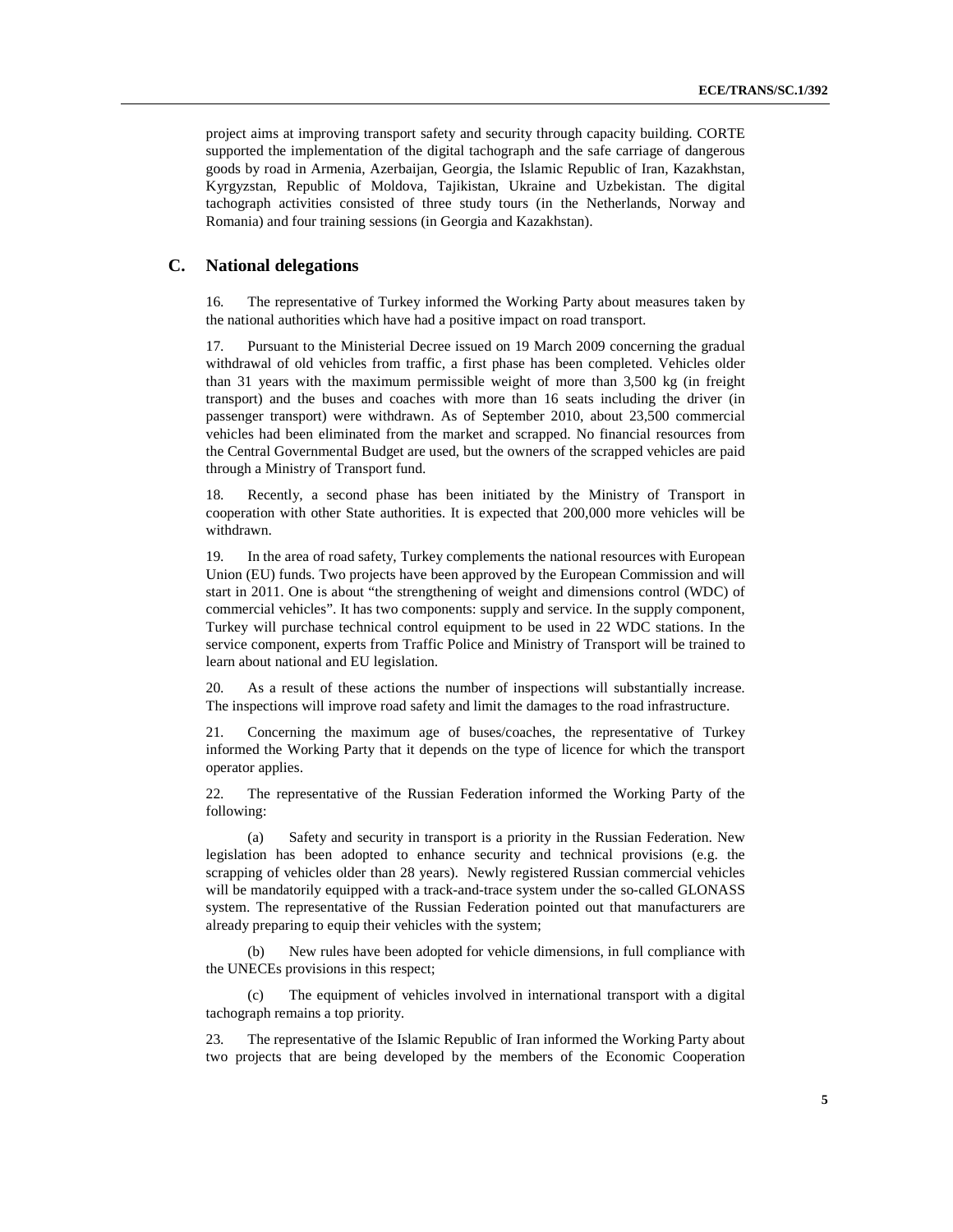Organization (ECO): Afghanistan, Azerbaijan, Iran (Islamic Republic of), Kazakhstan, Kyrgyzstan, Pakistan, Tajikistan, Turkey, Turkmenistan and Uzbekistan.

24. The first project is the organization, with the International Road Transport Union (IRU), of a "Silk Road Transit Caravan" of trucks (see www.silkroadcaravan.org). The second project aims at developing an "ECO visa sticker". Both projects aim at facilitating international movement of goods and passengers.

# **VI. Joint session with the Working Party on Road Traffic Safety (agenda item 4)**

25. On 29 September 2010 the Working Party on Road Traffic Safety (WP.1) celebrated 60 years of road safety activities in the United Nations system. A half-day joint session with the Working Party on Road Transport (SC.1) was held. The session was opened by Mr. Ján Kubiš, Executive Secretary of UNECE and was followed by a number of presentations (available at www.unece.org/trans/roadsafe/wp12010.html).

# **VII. European Agreement concerning the Work of Crews of Vehicles Engaged in International Road Transport (AETR) (agenda item 5)**

#### **A. Implementation of the digital tachograph**

26. The Working Party thanked the European Union and the European Commission for technical assistance and support provided to the AETR Contracting Parties that had not been ready to fully implement the digital tachograph before the set deadline. The representative of the European Commission reiterated EC's commitment to continue training.

27. There was a general understanding that there would be no major problems for any of the Contracting Parties to the AETR with the implementation of the digital tachograph before the end of the "tolerance package" deadline (31 December 2010).

28. The national delegations informed the Working Party about the status of implementation of the digital tachograph. This updated information is included in the "Implementation Table" (available at www.unece.org/trans/main/sc1/sc1aetr\_status.html).

29. In addition to the information provided in the "Implementation Table":

(a) the delegation of Turkey informed the Working Party that the Union of Chambers and Commodity Exchanges of Turkey (TOBB) established a "Digital Tachograph Research Centre". Minor difficulties have been encountered by Turkish drivers in some EU member States during the tolerance period;

the delegation of the Russian Federation informed that problems, encountered by Russian drivers in Finland where authorities issued fines despite the tolerance measures, were already solved;

(c) the delegation of Belarus urged the Joint Research Centre (JRC) to speed up the certification procedure.

30. Several delegations raised the issue of difficulties in joining the TachoNET network and expressed a concern in this regard. The representative of the European Commission replied that TachoNET is a tool for information exchange, not a precondition for the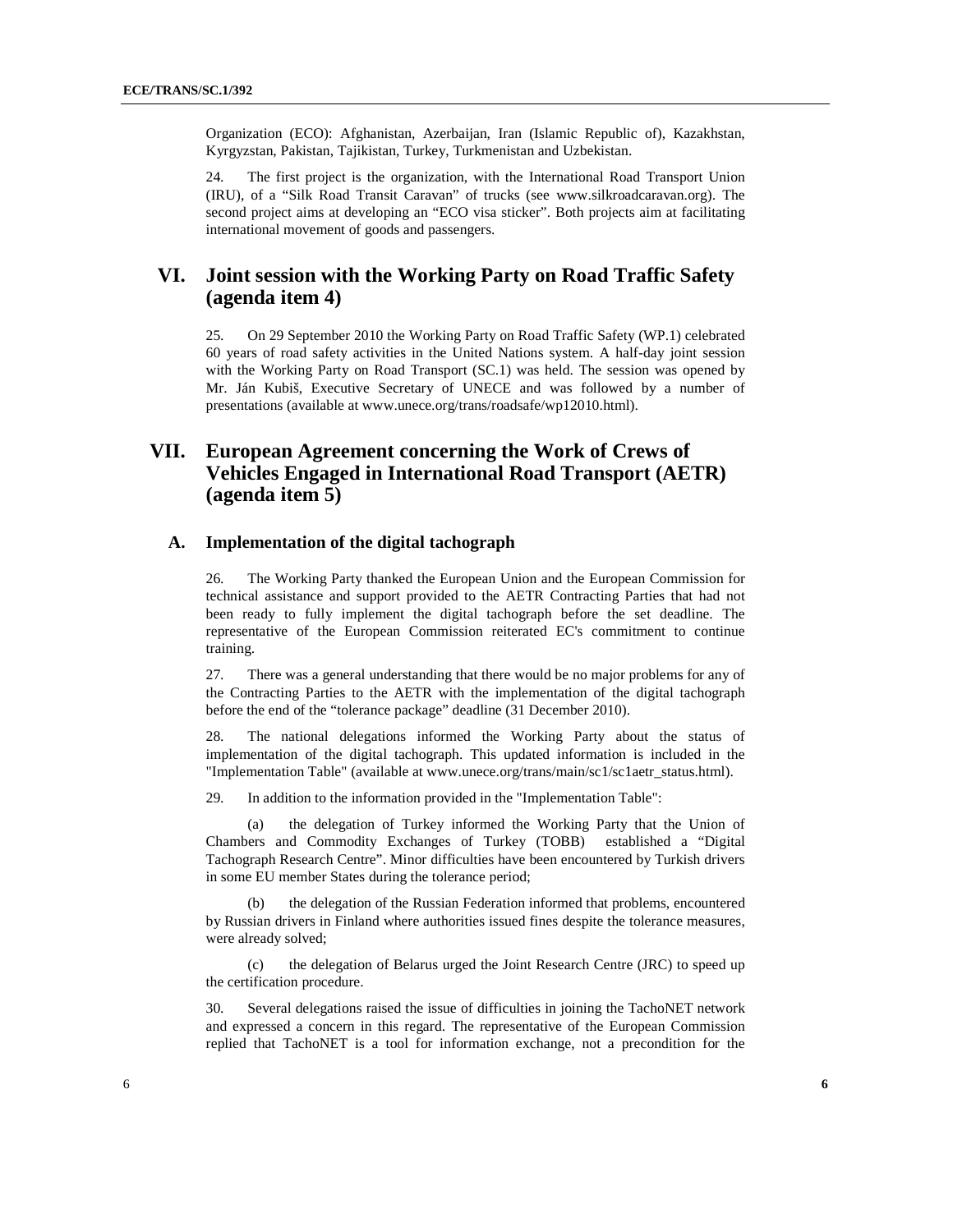implementation of the digital tachograph. The European Union has no objection, in principle, to non-EU countries joining the TachoNET system.

31. The delegation of the Russian Federation informed the Working Party of Russia's intention to establish a research centre with features similar to those of the JRC. The representative of the European Commission was of the opinion that research cooperation should be discussed with the JRC, in compliance with AETR and the Memorandum of Understanding concluded between EC, UNECE and JRC.

32. In response to a question on what is "usual residence" in the context of implementing the digital tachograph, the representative of the European Commission explained that this is the country where a citizen spends 186 days every year, irrespective of his/her citizenship.

33. The Working Party urged the Contracting Parties that were not present to send to the secretariat updated information on the status of implementation as soon as possible.

#### **B. Amendments to the Agreement**

34. The Working Party approved the amendments proposed by the secretariat:

(a) article 12, para. 5 to read as follows:

 "5. The United Nations Economic Commission for Europe **(UNECE)** shall issue a report every two years on the application by Contracting Parties of paragraph 1 of the present article."

(b) article 14, paragraph 1 to read as follows:

 "1. This Agreement shall be open for signature until 31 March 1971 and thereafter for accession, by States members of the Economic Commission for Europe and States admitted to the Commission in a consultative capacity under paragraphs  $8^1$  and  $11^2$  of the Commission's terms of reference."

35. The delegation of Turkey requested that requirements 114a and 133a also include Turkish character sets as defined by ISO8859-9. Concerning Appendix 1B, page 63, item 2.2, several delegations requested the increase in the number of characters allowed to be inserted in the "address" line as often 35 characters are not sufficient.

36. The representative of the EC responded that the new amendments to the EU rules solve these aspects but they have not been transposed into Appendix 1B as foreseen in the procedures of amendment to the AETR.

37. The secretariat was requested to take the measures needed to bring AETR in line with these changes.

38. While there was a general agreement about harmonized security and interoperability rules being paramount for the functioning of the digital tachograph system, and that the

<sup>&</sup>lt;sup>1</sup> Paragraph 8: The Commission may admit in a consultative capacity European nations not Members of the United Nations, and shall determine the conditions in which they may participate in its work, including the question of voting rights in the subsidiary bodies of the Commission.

<sup>2</sup> Paragraph 11: The Commission shall invite any Member of the United Nations not a member of the Commission to participate in a consultative capacity in its consideration of any matter of particular concern to that non-member.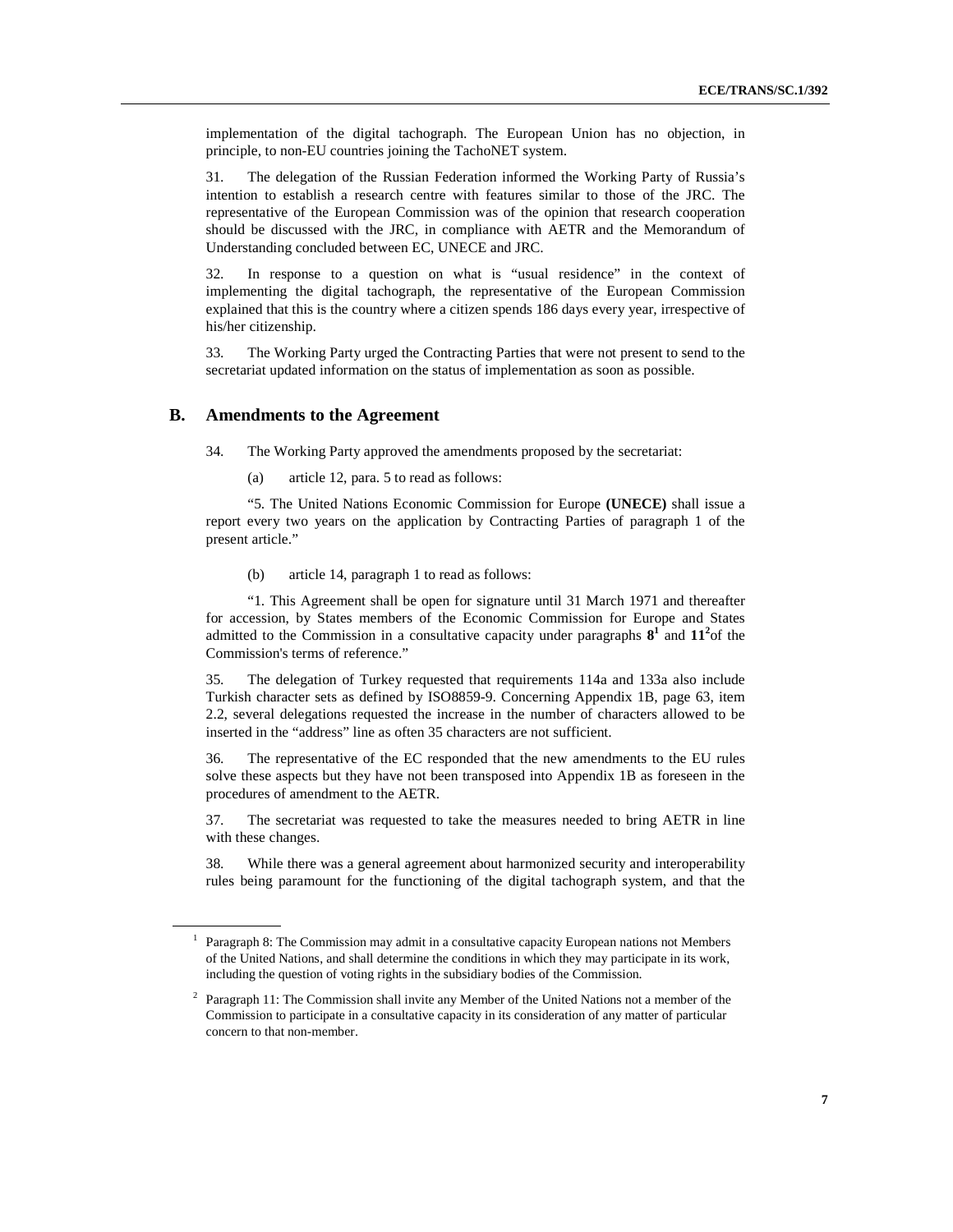conditions for market access must be the same, no consensus was reached on any other amendment proposal under this agenda item.

39. A discussion took place about the request to delete article 22 bis from AETR, based on the legitimate need of non-EU Contracting Parties to be involved in the elaboration of new technical requirements. Apparently, there is no formal possibility of such involvement within the procedures of the European Commission; its representative proposed a consultation process as a solution, which was not judged satisfactory by other Governments.

40. The Working Party decided to create a group of experts mandated to draft a revised text for article 22 bis, to be presented for consideration at the  $106<sup>th</sup>$  session of SC.1 at the latest. The group includes experts from the European Commission, Hungary, Russian Federation, Turkey, Ukraine and IRU. Participation is open to all other interested stakeholders.

41. The Working Party also decided to include a discussion on revising article 12 of AETR on the agenda of its  $106<sup>th</sup>$  session.

#### **C. Debate on prevailing legal instrument**

42. The Working Party discussed whether the AETR or EU law should prevail in transport between two member States of the EU. For example, what happens when a Russian truck goes from the Russian Federation to Lithuania, trip covered by the AETR, and continues from Lithuania to Estonia. The question is whether the final leg is covered by the EU legal instruments or by the AETR, knowing that neither Lithuania nor Estonia had introduced reservations to AETR when they acceded to the EU.

43. In the view of the Russian Federation, the final leg (ie. Lithuania-Estonia) is covered by the AETR, given that neither Lithuania nor Estonia introduced appropriate reservations to the AETR prior to these countries' accession to the EU.

44. The representative of the European Commission maintained the position expressed in previous sessions of the Working Party, i.e. that the EU law applies to all transports within the European Union, irrespective of the non-existent reservations by some of the EU member States.

45. The representatives of the Russian Federation declared his Government's readiness to go to international arbitration against the European Union for infringement by the latter of the international law of the treaties.

46. The Working Party decided to raise the issue at the Bureau of the Inland Transport Committee and in the Committee itself at the next session in February 2011.

47. The delegation of the Russian Federation, supported by the delegations of Belarus and Ukraine made the following statement (reproduced as received).

48. "The statement by the representative of the delegation of the Russian Federation supported by the delegations of the Republic of Belarus and Ukraine at the  $105<sup>th</sup>$  session of the UNECE Working Party on Road Transport (SC.1).

49. With reference to the norms of current international legal instruments, including the UN Charter, Vienna Convention on the Law of Treaties of 1969 (articles 26, 27, 29, 30) as well as relevant provisions of the European Agreement concerning the Work of Crews of Vehicles engaged in International Road Transport (AETR) of 1970, the Russian Federation would like to emphasize its disagreement with the position of the representative of the European Commission that implies that EU internal regulations prevail over provisions established under AETR with regard to international transport carriers. We believe that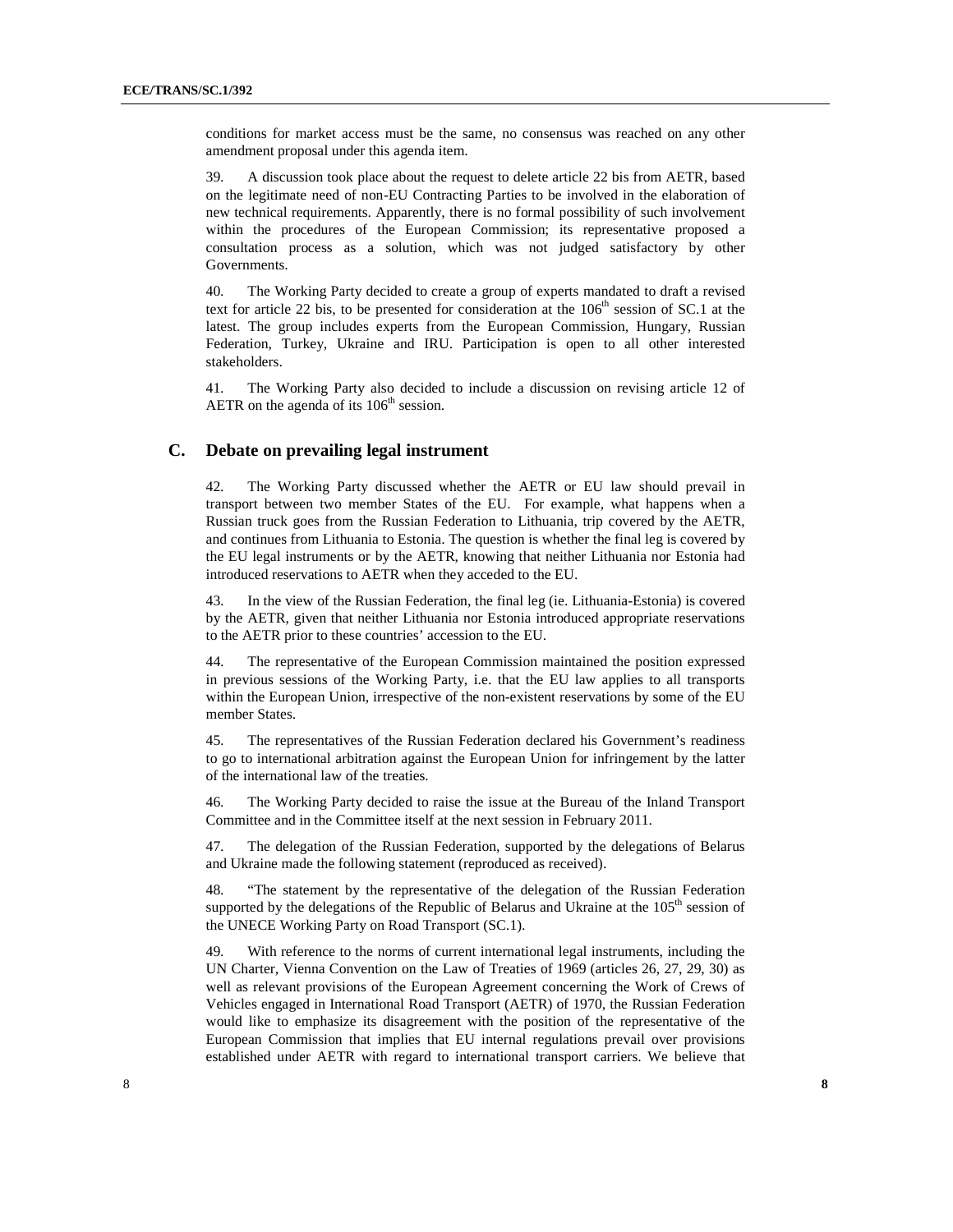such approach violates the EU member States obligations under the Convention [*note by the secretariat*: AETR] and does not comply with the international law.

50. Based on the above we request the UNECE secretariat to undertake the following actions:

(a) To present before the closure of the  $105<sup>th</sup>$  session of SC.1 clarifications with regard to the existence and the character of reservations made by States parties to the Convention [*note by the secretariat*: Convention means AETR] concerning the territorial scope and application of AETR, including the information on the dates of ratification (acceding to) of AETR and the dates of submitting reservations in accordance with article 19, paragraph 2 of AETR;

(b) To make available at the UNECE website the statement by the European Commission's representative at the meeting of the  $105<sup>th</sup>$  session of SC.1 held on 30 September 2010 that explains the official position of the European Union as to the application on the territory of EU member States of norms of the Union's internal regulation instead of relevant provisions of AETR;

(c) To clarify the status of the representative of European Commission as to his/her participation in the activities and negotiations within the framework of SC.1 and with regard to AETR."

51. The secretariat informed WP.1 that the information requested under the point (a) above is accessible at the UNECE website. Concerning points (b) and (c) the secretariat will take appropriate actions.

## **VIII. Road transport infrastructure (agenda item 6)**

#### **A. European Agreement on Main International Traffic Arteries (AGR)**

#### **1. Status of prior amendments to the AGR**

52. The amendment proposed by Estonia to the AGR and approved by the Working Party in annex II to document ECE/TRANS/SC.1/386 entered into force on 14 January 2010. The amendments proposed by Hungary, Norway-Sweden and Turkey approved in Annex II to document ECE/TRANS/SC.1/388 are expected to enter into force on 15 December 2010.

#### **2. Consideration of new proposals for amendments to the AGR**

53. The Working Party approved introduction of the procedures related to road safety impact assessments, road safety audits, the management of road network safety as well as safety inspections in the AGR Agreement (based on European Commission's Directive 2008/96/EC on road infrastructure safety management). These amendments are reproduced as Annex 1 to the present report. The secretariat was requested to take the necessary measures to transmit it to the Treaty Section in New York in accordance with the procedures foreseen in the AGR.

#### **B. Trans-European North-South Motorway (TEM) Project**

54. The Working Party took note of the recent TEM developments.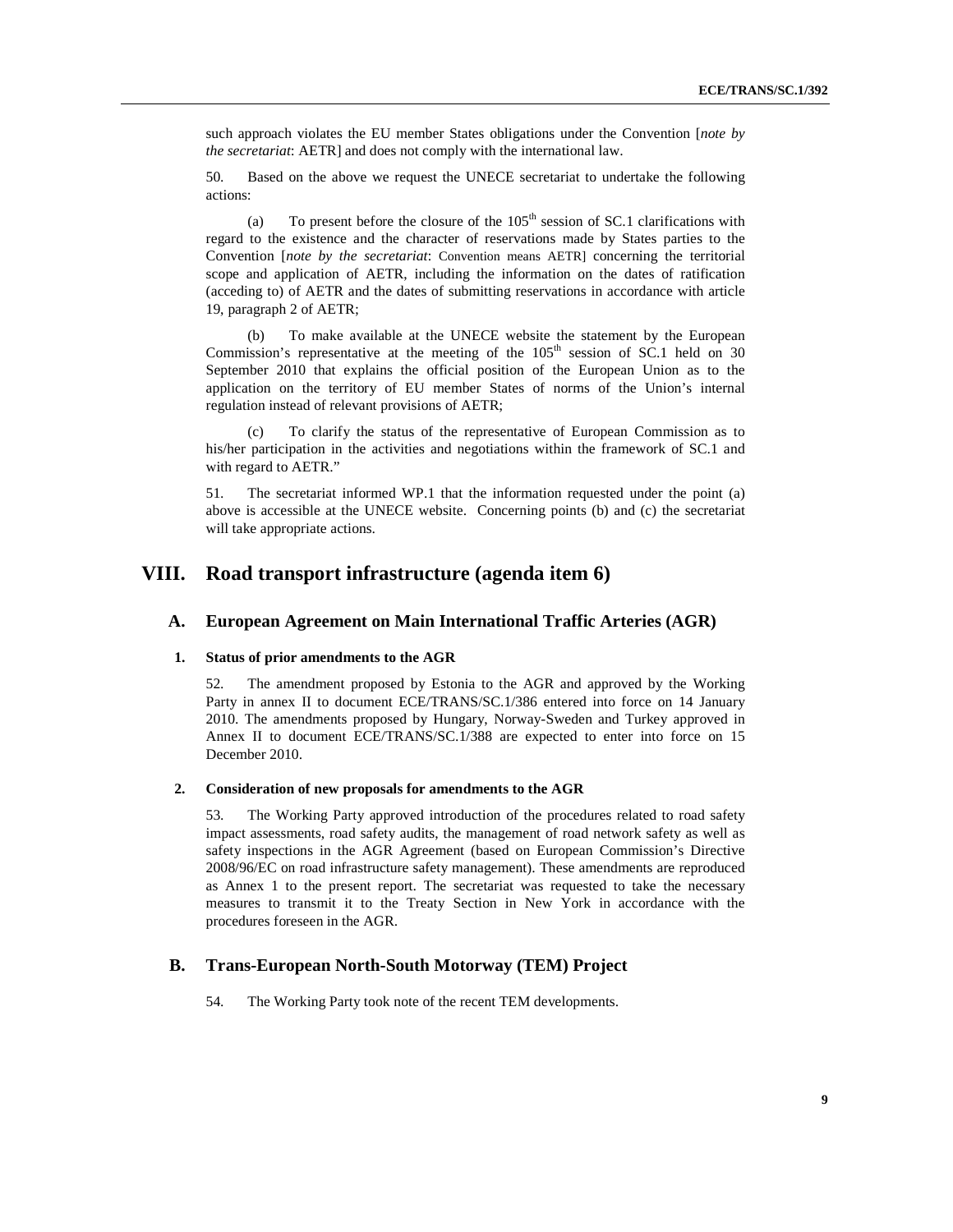# **IX. Harmonization of requirements concerning international road transport and facilitation of its operation (agenda item 7)**

### **A. Proposal for a global multilateral agreement on the international regular transport of passengers by coach and bus (OmniBUS)**

55. The Working Party endorsed the work done by the group of experts to further develop the proposal for a multilateral agreement; requested the group to continue its work; and invited the IRU to continue supporting the secretariat in servicing this group.

56. Upon a proposal by the IRU and in order to further facilitate the work on OmniBUS, the Working Party invited the secretariat to consider:

(a) Addressing a letter to the European Commission services, reiterating the invitation to join and contribute to the work of the small group of experts on OmniBUS;

(b) Addressing a letter to the acting President of the EU Council Working Party on Land Transport, with information on the current status and progress made so far on OmniBUS, and annexing a copy of the letter to the European Commission services and a copy of the revised OmniBUS text, while at the same time asking him to disseminate it for information at the next group meeting;

(c) Inviting relevant representatives of the UNESCAP, UNESCWA and International Transport Forum (ITF) secretariats to join the work on OmniBUs, as observers, with the objective to prepare for its potential future acceptance and implementation in regions beyond Europe.

### **B. Quantitative restrictions imposed on international road transport of goods**

57. The representative of Turkey presented a document (ECE/TRANS/SC.1/2010/5) on quantitative restrictions imposed on international road transport of goods. The document is based on the secretariat's compilation of international conventions covering the freedom of transit. He highlighted the main elements of the document. The draft is based on provisions of GATT 1994, the New York Convention on transit trade of landlocked states, the Montego Bay Convention on the law of the sea and the Revised Consolidated Resolution (R.E.4) on the facilitation of road transport of the UNECE. He proposed to create an expert group to further work on the draft convention.

58. The representative of the European Commission stated that discussions on the transit of freedom are taking place in the World Trade Organization. While transit freedom is applicable to traded goods, there is no unanimity that such a freedom covered equally the vehicles carrying these goods. He underlined that it was the European Commission's competence to negotiate any international agreements/conventions on behalf of the Union and its member States and this was feasible only on the basis of a relevant mandate provided to the Commission.

59. The representative of the IRU congratulated Turkey for the excellent work which takes into account the most important international conventions. He referred to the conclusions of an IRU survey on the status of bilateral road transport transit quotas in the ECE region, which indicated that there was no harmonization of conditions of transit among ECE member States, including the restrictions and limitations in force. He stated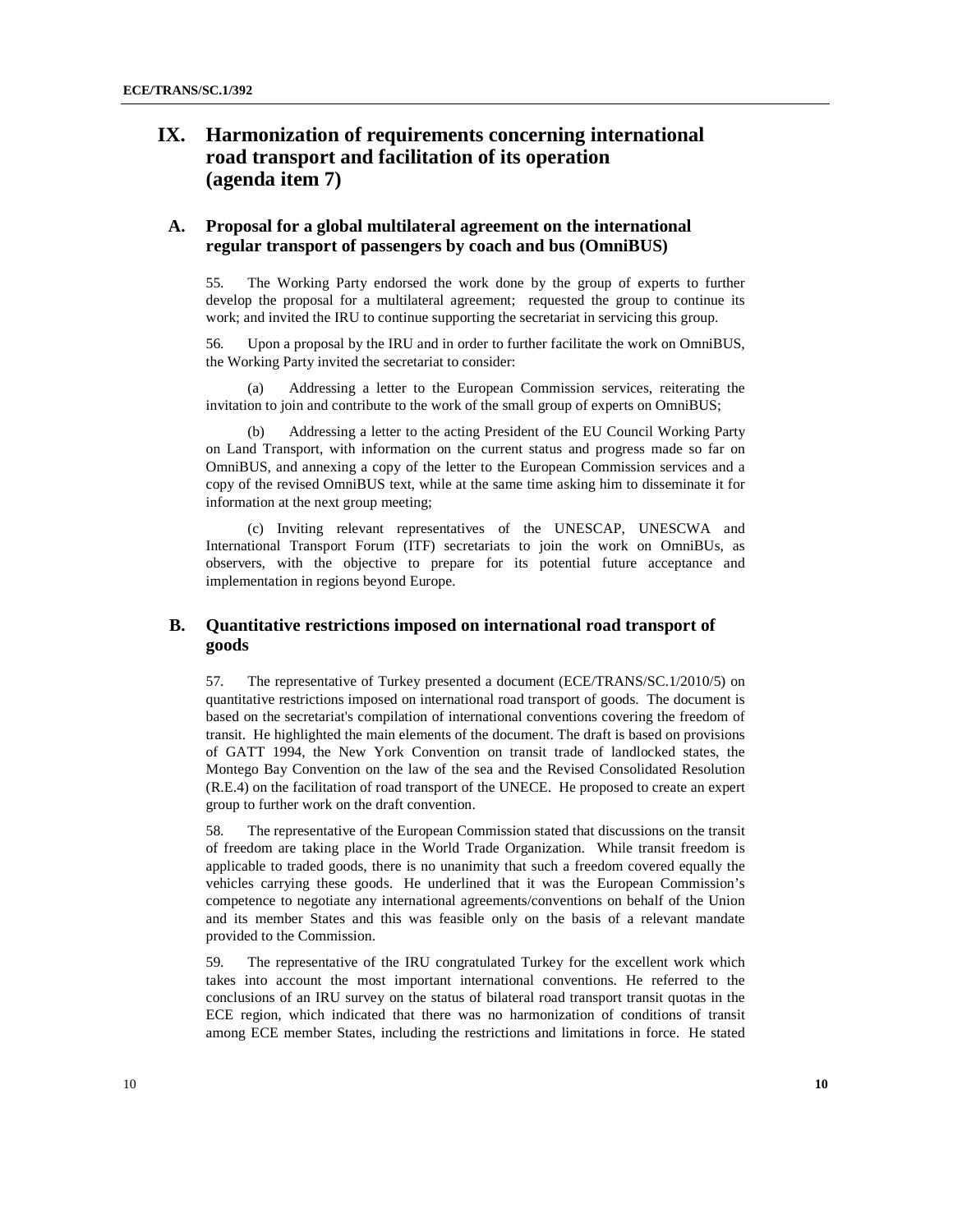that GATT Article V on the freedom of transit contained clear provisions on the inclusion of vehicles into the scope of transit freedom.

60. The Working Party decided to create a group of experts to examine the "Draft convention aligning bilateral agreements on international road transport with the mandatory rules of multilateral instruments governing international road transit" transmitted by Turkey. The group includes experts from European Commission, Turkey, and IRU but participation is open to any interested stakeholder. The Working Party invited the IRU to re-open the survey on authorizations used for road transit transport applied by UNECE member Governments in their bilateral relations.

### **C. Review of questions concerning the facilitation of international road transport**

#### **1. International Motor Insurance System (Green Card)**

61. The Working Party congratulated Mr. M. Wichtowski for his election as President of the Council of Bureaux (CoBx) and took note of the information provided by the Council of Bureaux about recent developments and particularly about the strategic policies of the "Green Card" System for the future. The President stated that road traffic safety is high on the agenda of CoBx and reiterated the willingness of CoBx to contribute its expertise in establishing similar systems in other parts of the world. The CoBx was invited to prepare a document on criminality in the Green Card system for the  $106<sup>th</sup>$  session of the Working Party.

#### **2. Additional Protocol to the CMR concerning the Electronic Consignment Note**

62. The number of signatories of the Protocol on the Electronic Contract for the International Carriage of Goods by Road (e-CMR) remained unchanged (eight Governments); four countries have ratified the Protocol: Bulgaria, Latvia, Netherlands and Switzerland. An additional ratification is needed for the Protocol to enter into force. The Working Party urged the remaining signatories and all the Contracting Parties to the CMR Convention to do so.

63. The Working Party took note of the results of a survey conducted by the IRU on the potential utility of having the e-CMR issued, sent, received and stored electronically. Two questionnaires were issued to gain insight into the actual use of e-CMR by hauliers. The Working Party invited Governments to consider the opinions expressed by the hauliers in the survey.

### **X. Election of officers (agenda item 8)**

64. The Working Party re-elected Mr. B. Oudshoorn (Netherlands) as Chair and Mr. I. Isik (Turkey) as Vice-Chair. The day after the elections took place, several countries proposed a second Vice-Chair, Mr. R. Symonenko (Ukraine) whose election must be confirmed at the  $106<sup>th</sup>$  session, in conjunction with the modification of the Terms of Reference. Mr. Symonenko, if confirmed at the  $106<sup>th</sup>$  session, will take office at that session.

# **XI. Other business (agenda item 9)**

65. Having been informed that Mr. J. Alaluusua (Finland), Mr. P. Krausz (IRU), Mr. O. Pirkkaniemi (EC) and Mrs. V. Tanase, the secretary of SC.1 will not participate anymore in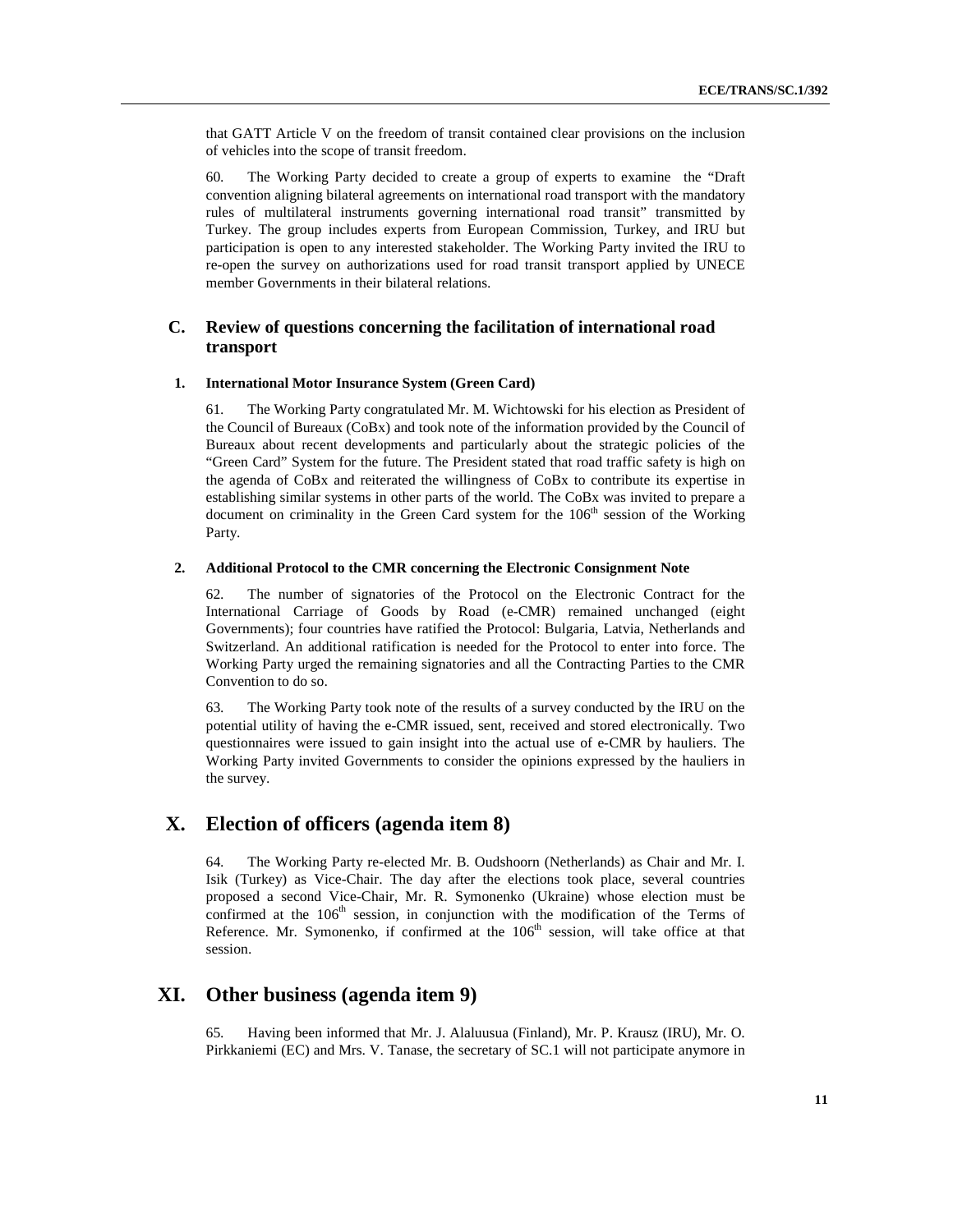its sessions the Working Party thanked them for their contribution and wished them all success in their future endeavours.

## **XII. Date of next session (agenda item 10)**

66. The 106th session of the Working Party will be held from 17 to 19 October 2011. Delegations wishing to submit proposals for that session are invited to do so by 20 July 2011 at the latest, in order to allow the secretariat to process the documents according to the internal procedures.

# **XIII. Adoption of decisions (agenda item 11)**

67 The Working Party adopted a brief list of decisions taken at its 105th session, upon which the secretariat drafted the present report.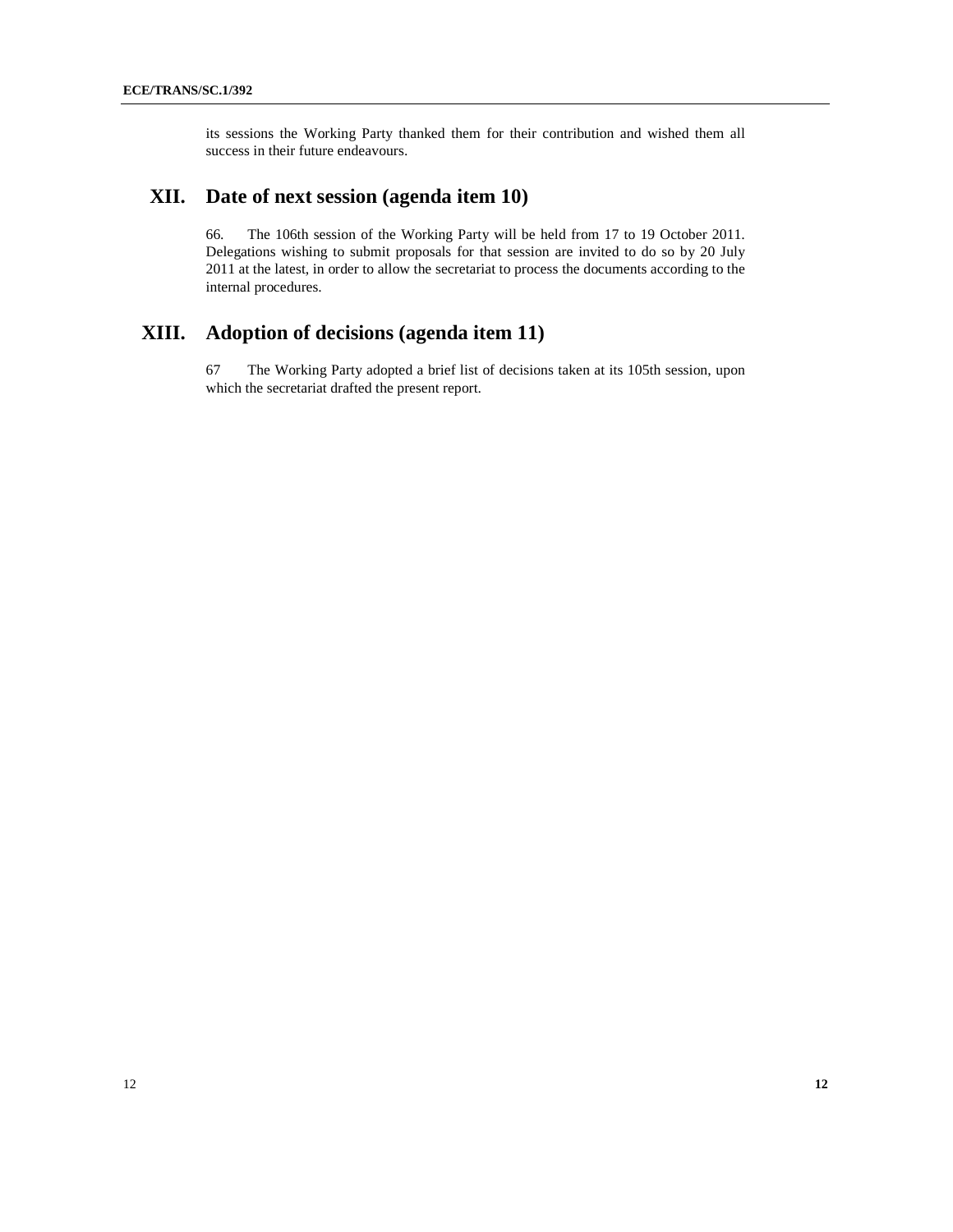## **Annexes**

### **European Agreement on Main International Traffic Arteries (AGR)**

## **Amendments approved by the 105th session of the Working Party on Road Transport (SC.1)**

1. The second paragraph of the preamble is modified, to read as follows:

"CONSIDERING that in order to strengthen relations between European countries it is essential to lay down a coordinated plan for the construction and development of roads adjusted to the requirements of future international traffic and the environment and with a high level of safety."

2. A new article 3 bis is added, to read as follows:

**"The Contracting Parties shall endeavour to establish and implement procedures relating to road safety impact assessments, road safety audits, the management of road network safety and safety inspections for the roads of the international E-road network as referred to in article 1 of this Agreement, in conformity with the provisions of annex IV to this Agreement."** 

3. Article 9, paragraphs 1 and 2, is modified, to read as follows:

"1. Annexes II**,** and III **and IV** to this Agreement may be amended by the procedure specified in this article.

2. Upon the request of a Contracting Party, any amendment proposed by it to annexes II**,**  and III **and IV** to this Agreement shall be considered in the Working Party on Road Transport of the Economic Commission for Europe (ECE)."

4. In order to align the terms with those of the Convention on Road Signs and Signals, 1968, and of the Consolidated Resolution on Road Signs and Signals (R.E.2), annex II, paragraph IV.4.2 Variable traffic signs is modified, to read as follows:

#### "IV.4.2 Variable traffic **message** signs

Variable traffic **message** signs shall be as comprehensible as static road signs, and be legible by day and night to drivers in all lanes."

7. A new annex IV is added to the Agreement, to read as follows: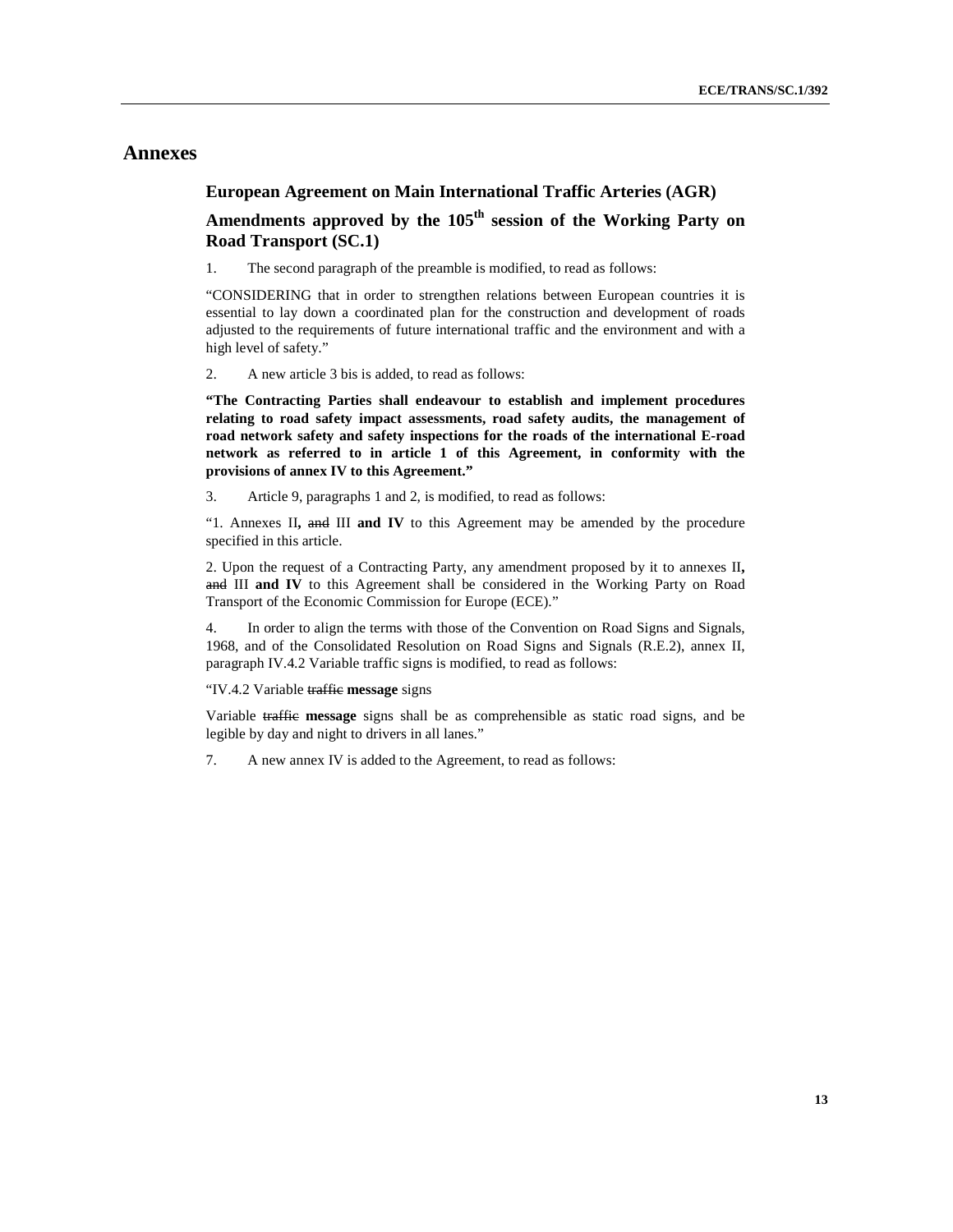# **Annex IV**

## **Road Infrastructure Safety Management**

### **I. General**

1. The setting up and implementing of appropriate management procedures is an essential tool for improving the safety of road infrastructure within the international E-road network whether the roads are at the design stage, under construction or in operation.

2. Road safety impact assessments should demonstrate, on a strategic level, the implications on road safety of different planning alternatives of an infrastructure project and they should play an important role when routes are being selected. Moreover, road safety audits should identify, in a detailed way, unsafe features of a road infrastructure project.

3. Safety performance of existing roads should be raised by targeting investments to the road sections with the highest accident concentration and/or the highest accident reduction potential. To be able to adapt their behavior and increase compliance with traffic rules, road users should be made aware of road sections with a high accident concentration.

4. Network safety ranking has a high potential immediately after its implementation. Once road sections with a high accident concentration have been treated and remedial measures have been taken, safety inspections as a preventive measure should assume a more important role. Regular inspections are an essential tool for preventing possible dangers for all road users, including vulnerable users, and also in case of road works.

5. Training and certification of safety personnel by means of training curricula and tools for qualification validated by the competent entities should ensure that practitioners get the necessary up-to-date knowledge.

6. Sufficient roadside parking areas are very important not only for crime prevention but also for road safety. Parking areas enable drivers to take rest breaks in good time and continue their journey with full concentration. The provision of sufficient safe and secure parking areas should therefore form an integral part of road infrastructure safety management.

### **II. Definitions**

For the purposes of this annex, the following definitions shall apply:

1. " international E-road network " means the road network described in annex I to the present Agreement;

2. "competent entity" means any public or private organization set up at national, regional or local level, involved in the implementation of this annex by reason of its competences, including bodies designated as competent entities which existed before the entry into force of this annex, in so far as they meet the requirements of this annex;

3. "road safety impact assessment" means a strategic comparative analysis of the impact of a new road or a substantial modification to the existing network on the safety performance of the road network;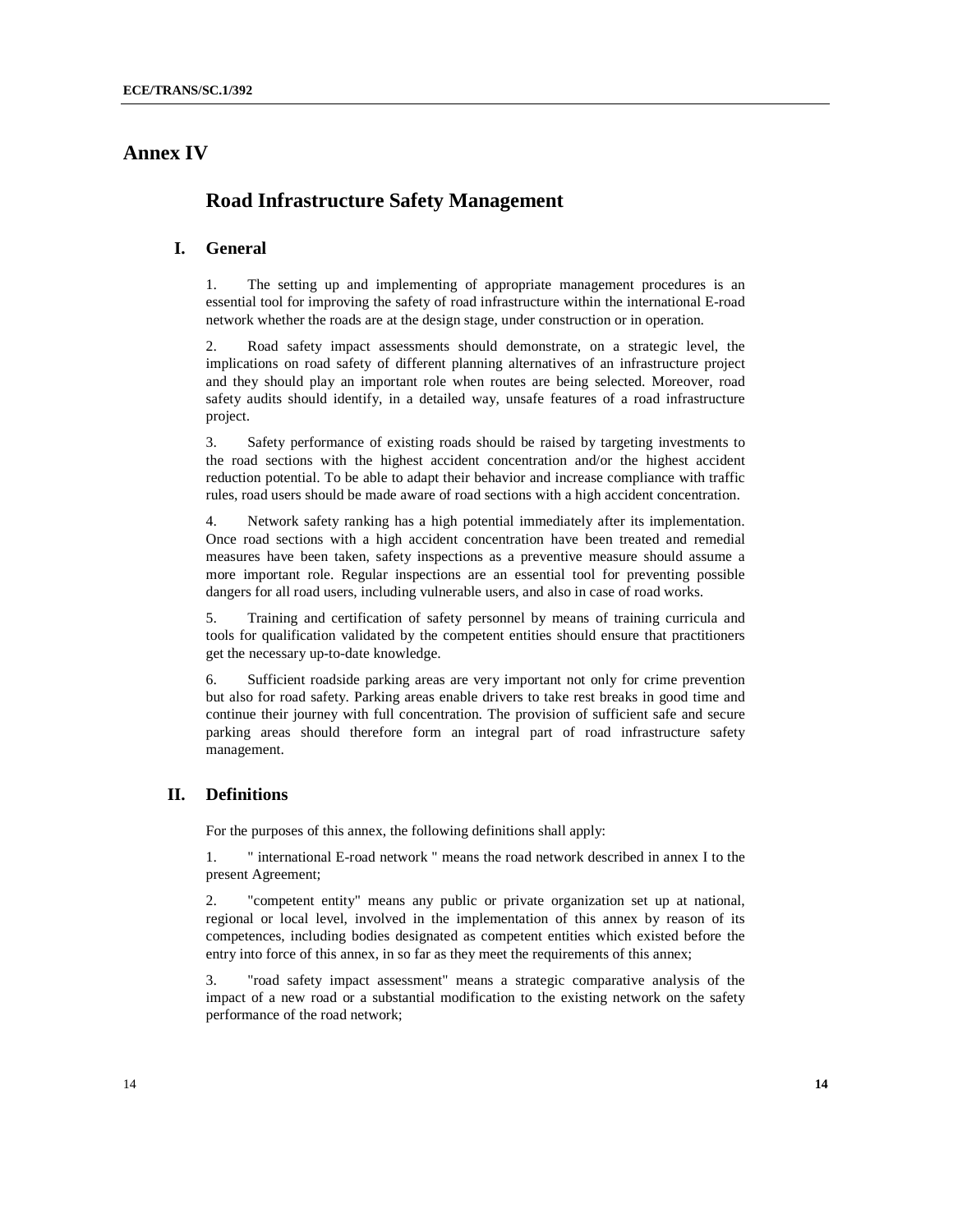4. "road safety audit" means an independent detailed systematic and technical safety check relating to the design characteristics of a road infrastructure project and covering all stages from planning to early operation;

5. "ranking of high accident concentration sections" means a method to identify, analyze and rank sections of the road network which have been in operation for more than three years and upon which a large number of fatal accidents in proportion to the traffic flow have occurred;

6. "network safety ranking" means a method for identifying, analyzing and classifying parts of the existing road network according to their potential for safety development and accident cost savings;

7. "safety inspection" means an ordinary periodical verification of the characteristics and defects that require maintenance work for reasons of safety;

8. "infrastructure project" means a project for the construction of new road infrastructure or a substantial modification to the existing network which affects the traffic flow.

#### **III. Road safety impact assessment for infrastructure projects**

1. The Contracting Parties shall endeavor to ensure that a road safety impact assessment is carried out for all infrastructure projects.

2. The road safety impact assessment shall be carried out at the initial planning stage before the infrastructure project is approved. The road safety impact assessment shall indicate the road safety considerations which contribute to the choice of the proposed solution. It shall further provide all relevant information necessary for a cost-benefit analysis of the different options assessed.

3. When carrying out road safety impact assessment, the Contracting Parties shall endeavor to meet the criteria set out in the Appendix I to this annex.

#### **IV. Road safety audits for infrastructure projects**

1. The Contracting Parties shall endeavor to ensure that road safety audits are carried out for all infrastructure projects.

2. The Contracting Parties shall endeavor to ensure that an auditor is appointed to carry out an audit of the design characteristics of an infrastructure project. The auditor should be appointed in accordance with the provisions of section VIII, point 4 below and should have the necessary competence and training provided for in section VIII. Where audits are undertaken by teams, at least one member of the team should hold a certificate of competence as referred to in section VIII, point 3.

3. Road safety audits shall form an integral part of the design process of the infrastructure project at the stage of draft design, detailed design, pre-opening and early operation, as appropriate.

4. The Contracting Parties shall ensure that the auditor sets out safety critical design elements in an audit report for each stage of the infrastructure project. Where unsafe features are identified in the course of the audit but the design is not rectified before the end of the appropriate stage as referred to in the criteria below, the reasons shall be stated by the competent entity in an Annex to that report.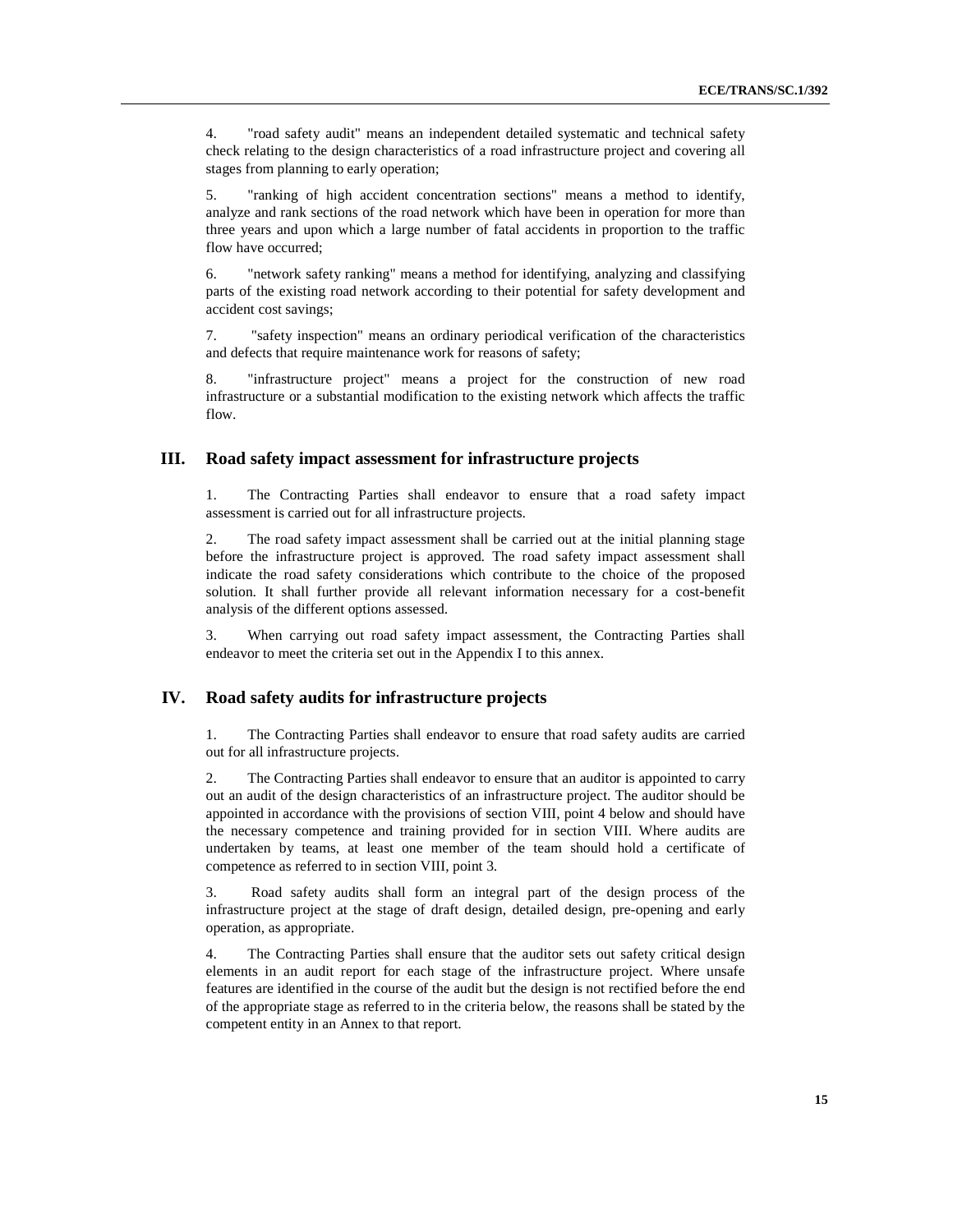5. The Contracting Parties shall ensure that the report referred to in paragraph 4 shall result in relevant recommendations from a safety point of view.

6. When carrying out road safety audits, the Contracting Parties shall endeavor to meet the criteria set out in Appendix 2 to this annex.

#### **V. Safety ranking and management of the road network in operation**

1. The Contracting Parties shall endeavor to ensure that the ranking of high accident concentration sections and the network safety ranking are carried out on the basis of reviews, at least every three years, of the operation of the road network.

2. The Contracting Parties shall endeavor to ensure that road sections showing higher priority according to the results of the ranking of high accident concentration sections and from network safety ranking are evaluated by expert teams by means of site visits guided by the elements referred to in point 3 of Appendix 3 to this annex. At least one member of the expert team should meet the requirements set out in section VIII, point 4 (a).

3. The Contracting Parties shall endeavor to ensure that remedial treatment is targeted at the road sections referred to in paragraph 2. Priority shall be given to those measures referred to in point 3 (e) of Appendix 3 to this annex paying attention to those presenting the highest benefit-cost ratio.

4. The Contracting Parties shall ensure that appropriate signs are in place to warn road users of road infrastructure segments that are undergoing repairs and which may thus jeopardize the safety of road users. These signs shall also include signs which are visible during both day and night time and set up at a safe distance and shall comply with the provisions of the Convention on Road Signs and Signals, done in Vienna on 8 November 1968.

5. The Contracting Parties shall ensure that road users are informed of the existence of a high accident concentration section by appropriate measures. If a Contracting Party decides to use signposting, this shall comply with the provisions of the Convention on Road Signs and Signals, done in Vienna on 8 November 1968.

6. When carrying out safety ranking the Contracting Parties shall endeavor to meet the criteria set out in Appendix 3 to this annex.

#### **VI. Safety inspections**

1. The Contracting Parties shall endeavor to ensure that safety inspections are undertaken in respect of the roads in operation in order to identify the road safety related features and prevent accidents.

2. Safety inspections shall comprise periodic inspections of the road network and surveys on the possible impact of road works on the safety of the traffic flow.

3. The Contracting Parties shall ensure that periodic inspections are undertaken by the competent entity. Such inspections shall be sufficiently frequent to safeguard adequate safety levels for the road infrastructure in question.

#### **VII. Data management**

1. The Contracting Parties shall endeavor to ensure that for each fatal accident occurring on a road which is part of the international E-road network an accident report is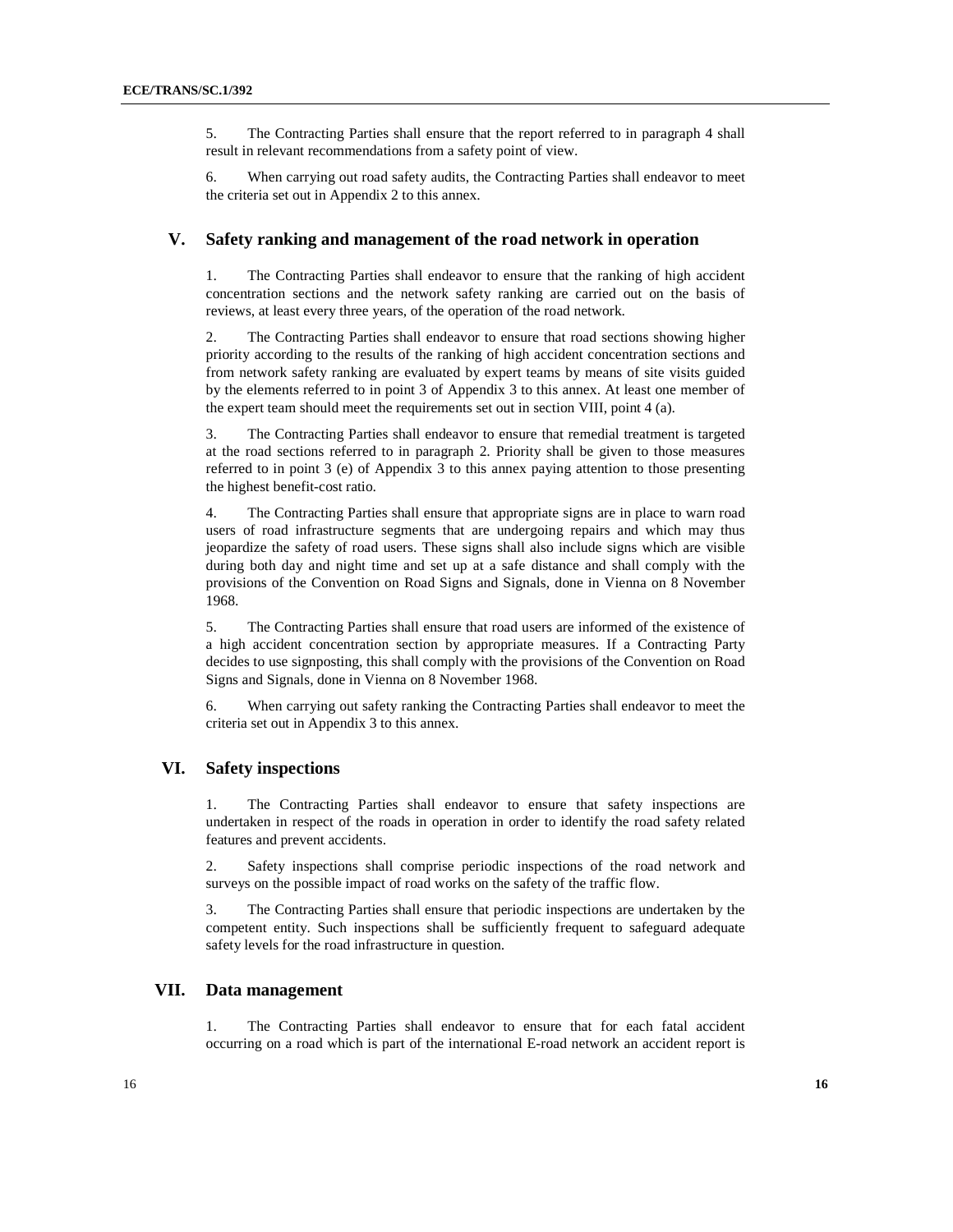drawn up by the competent entity. Contracting Parties shall endeavor to include in that report each of the elements listed in Appendix 4 to this annex.

2. The Contracting Parties shall endeavor to calculate the average social cost of a fatal accident and the average social cost of a severe accident occurring in its territory. The Contracting Parties may choose to further differentiate the cost rates, which shall be updated at least every five years, as appropriate.

### **VIII. Appointment and training of auditors**

1. The Contracting Parties shall endeavor to ensure that, if they do not already exist, training curricula for road safety auditors are adopted the soonest possible.

2. The Contracting Parties shall endeavor to ensure that where road safety auditors carry out functions under this Agreement, they undergo an initial training resulting in the award of a certificate of competence, and take part in periodic further training courses.

3. The Contracting Parties shall endeavor to ensure that road safety auditors hold a certificate of competence. Certificates awarded before the entry into force of this annex shall be recognized.

4. The Contracting Parties shall endeavor to ensure that auditors are appointed in compliance with the following requirements:

they have relevant experience or training in road design, road safety engineering and accident analysis;

(b) from two years after the entry into force of this annex, road safety audits shall only be undertaken by auditors or teams to which auditors belong, meeting the requirements provided for in paragraphs 2 and 3 above;

(c) for the purpose of the infrastructure project audited, the auditor shall not at the time of the audit be involved in the conception or operation of the relevant infrastructure project.

#### **IX. Exchange of best practices**

In order to improve the safety of the international E-road network the Contracting Parties use the Working Party on Road Transport of the United Nations Economic Commission for Europe (UNECE) as a platform for the exchange of best practices between them, covering, inter alia, existing road infrastructure safety projects and proven road safety technology.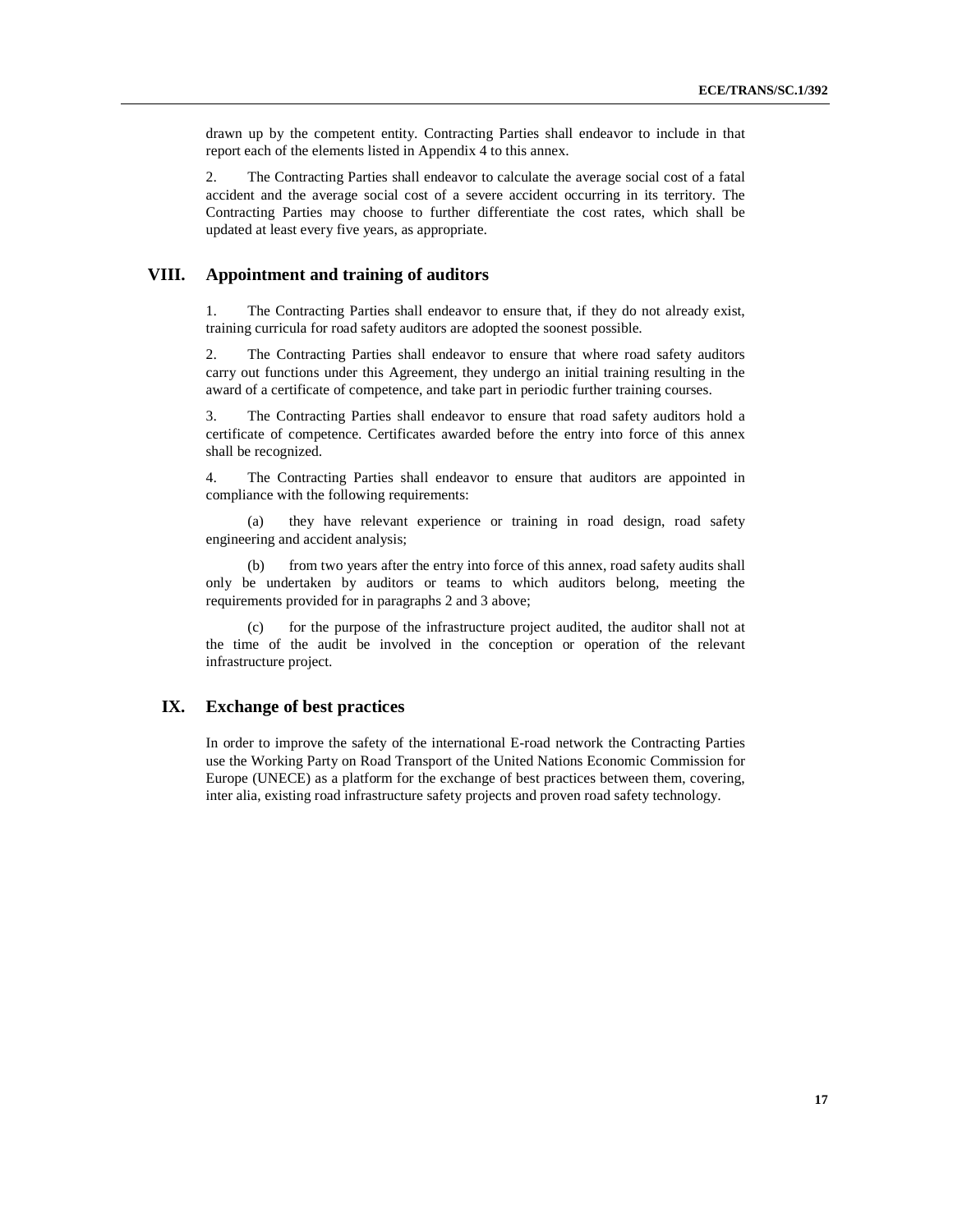# **Appendix I**

# **Criteria for road safety impact assessment for infrastructure projects**

### **1. Elements of a road safety impact assessment:**

- (a) problem definition;
- (b) current situation and "do nothing" scenario;
- (c) road safety objectives;
- (d) analysis of impacts on road safety of the proposed alternatives;
- (e) comparison of the alternatives, including cost-benefit analysis;
- (f) presentation of the range of possible solutions.

### **2. Elements to be taken into account:**

- (a) fatalities and accidents, reduction targets against "do nothing" scenario;
- (b) route choice and traffic patterns;
- (c) possible effects on the existing networks (e.g. exits, intersections, level crossings);
- (d) road users, including vulnerable users (e.g. pedestrians, cyclists, motorcyclists);
- (e) traffic (e.g. traffic volume, traffic categorisation by type);
- (f) seasonal and climatic conditions;
- (g) presence of a sufficient number of safe parking areas;
- (h) seismic activity.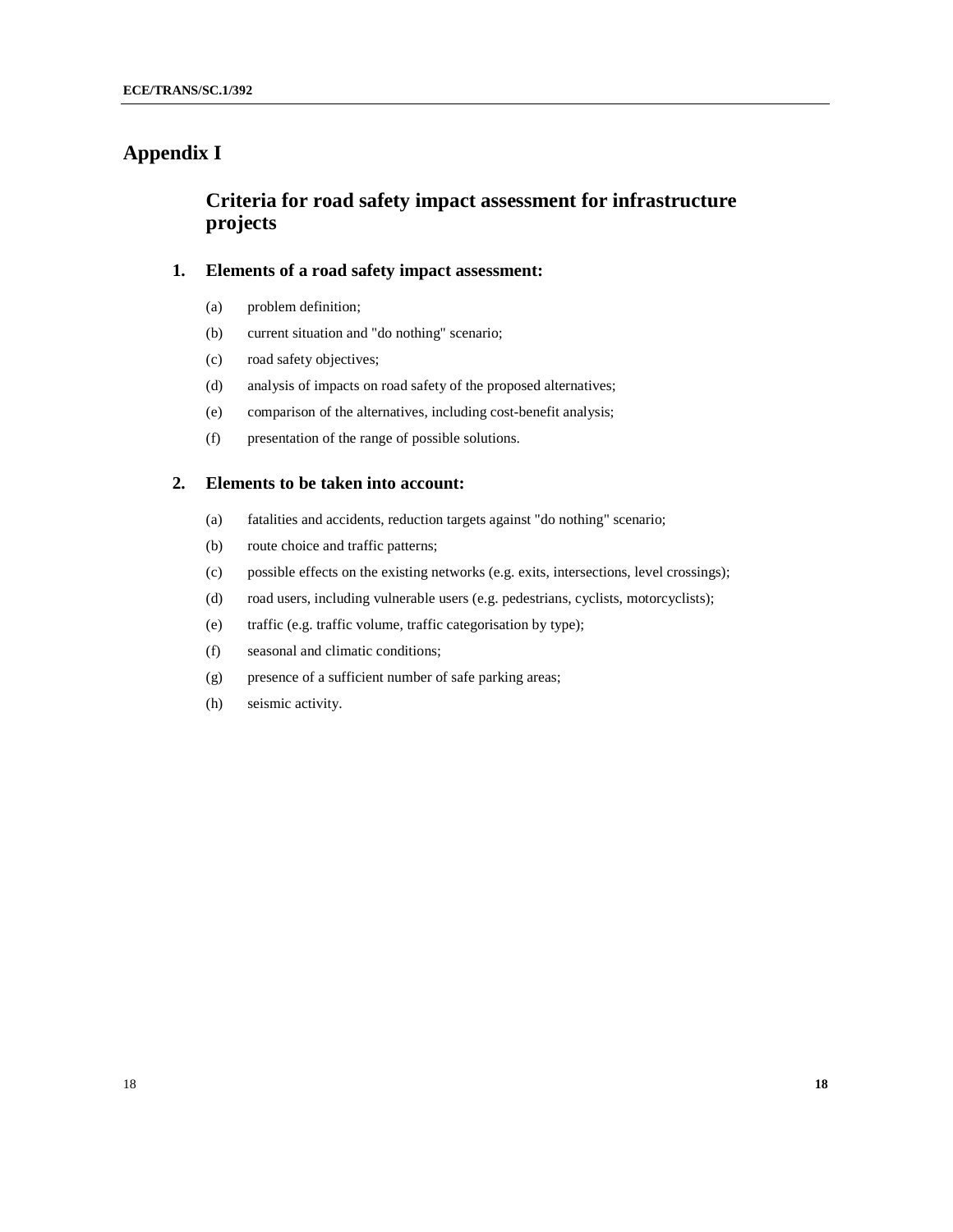# **Appendix II**

### **Criteria for road safety audits for infrastructure projects**

### **1. Criteria at the draft design stage:**

(a) geographical location (e.g. exposure to landslides, flooding, avalanches), seasonal and climatic conditions and seismic activity;

- (b) types of and distance between junctions;
- (c) number and type of lanes;
- (d) kinds of traffic admissible to the new road;
- (e) functionality of the road in the network;
- (f) meteorological conditions;
- (g) driving speeds;
- (h) cross-sections (e.g. width of carriageway, cycle tracks, foot paths);
- (i) horizontal and vertical alignments;
- (j) visibility;
- (k) junctions layout;
- (l) public transport and infrastructures;
- (m) road/rail level crossings.

### **2. Criteria for the detailed design stage:**

- (a) layout;
- (b) coherent road signs and markings;
- (c) lighting of lit roads and intersections;
- (d) roadside equipment;
- (e) roadside environment including vegetation;
- (f) fixed obstacles at the roadside;
- (g) provision of safe parking areas;
- (h) vulnerable road users (e.g. pedestrians, cyclists, motorcyclists);

(i) user-friendly adaptation of road restraint systems (central reservations and crash barriers to prevent hazards to vulnerable users).

#### **3. Criteria for the pre-opening stage:**

(a) safety of road users and visibility under different conditions such as darkness and under normal weather conditions;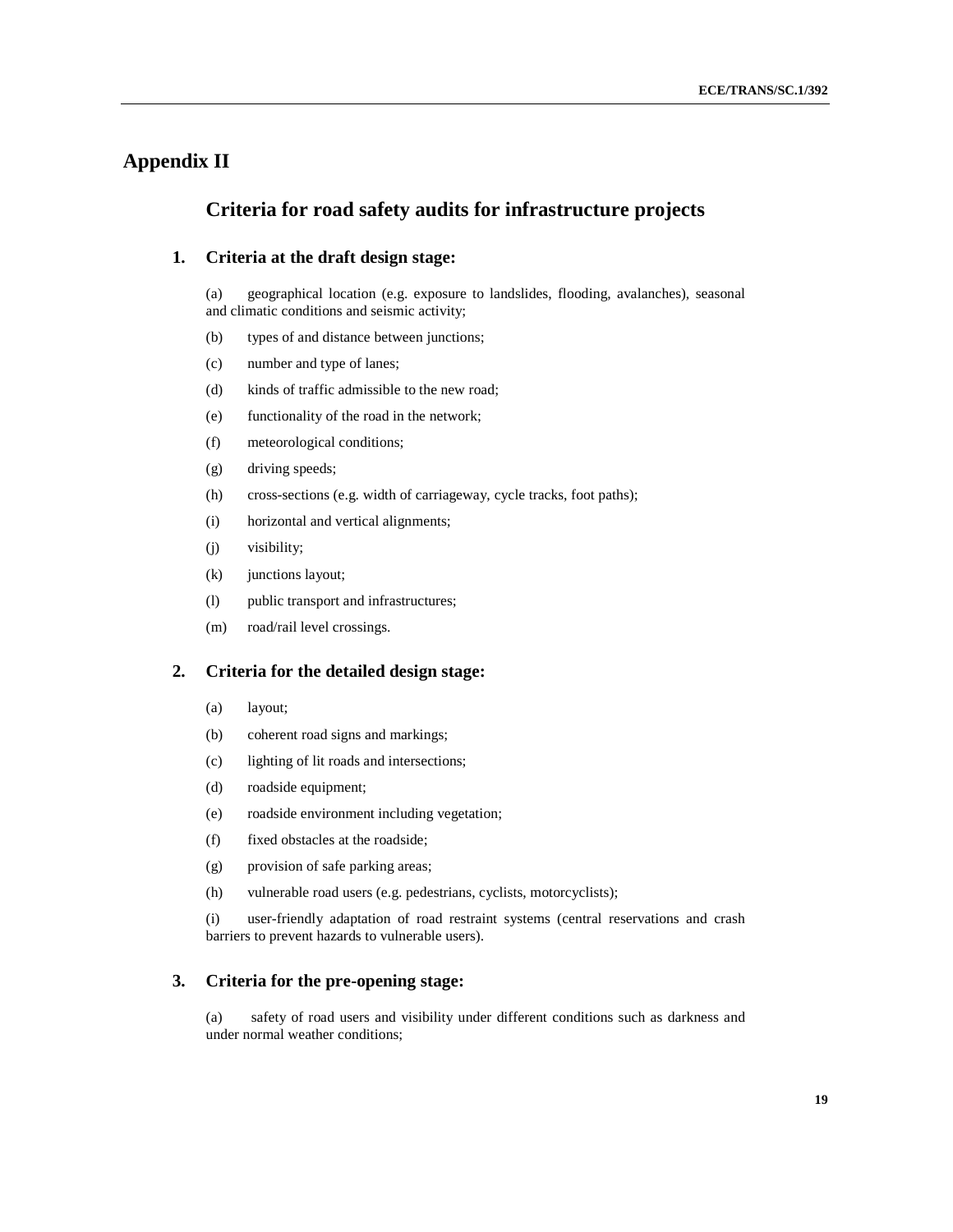- (b) readability of road signs and markings;
- (c) condition of pavements.

# **4. Criteria for early operation:**

assessment of road safety in the light of actual behavior of users. Audits at any stage may involve the need to reconsider criteria from previous stages.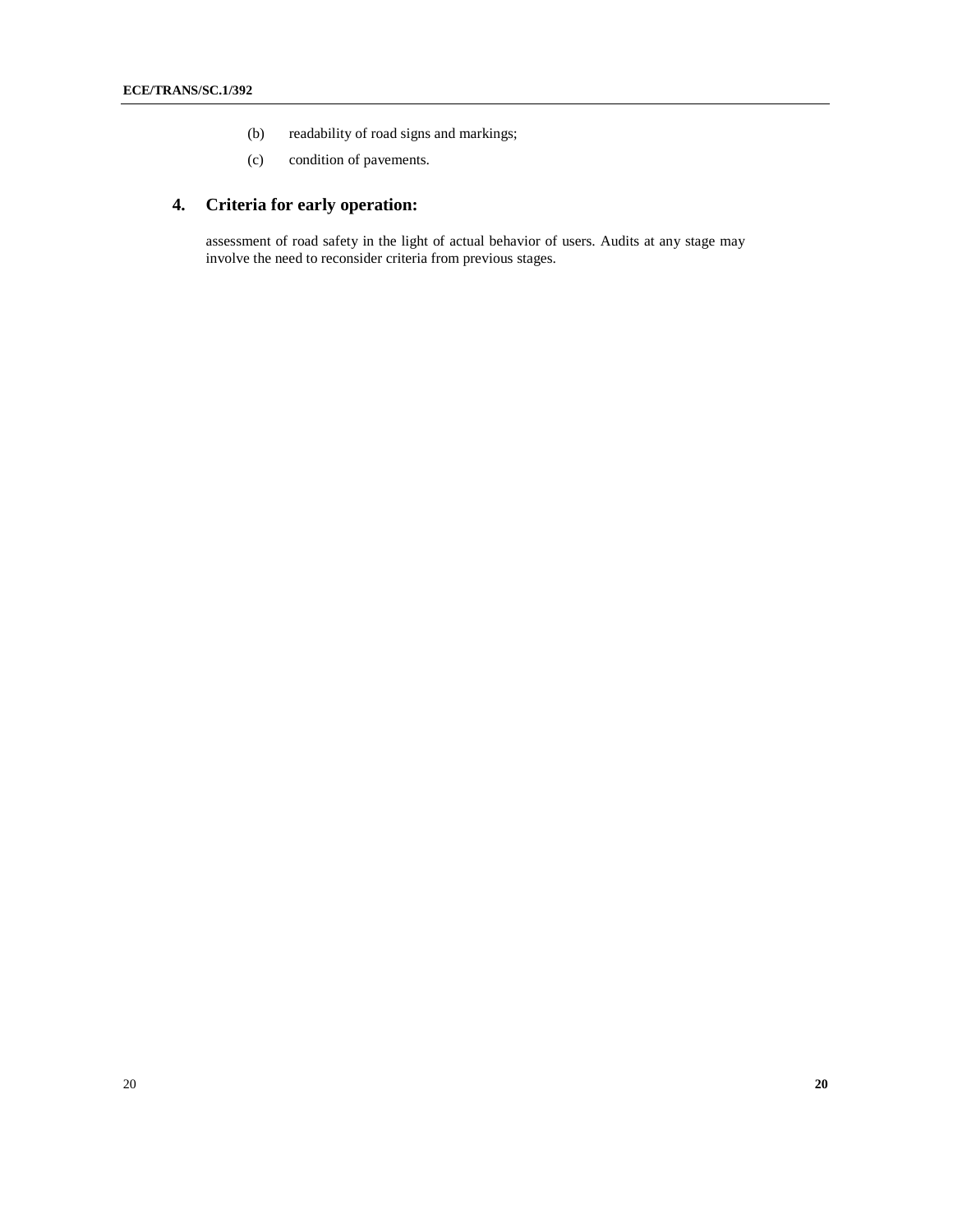# **Appendix III**

# **Criteria for ranking of high accident concentration sections and network safety ranking**

#### **1. Identification of road sections with a high accident concentration**

The identification of road sections with a high accident concentration takes into account at least the number of fatal accidents that have occurred in previous years per unit of road length in relation to the volume of traffic and, in case of intersections, the number of such accidents per location of intersections.

#### **2. Identification of sections for analysis in network safety ranking**

The identification of sections for analysis in network safety ranking takes into account their potential savings in accident costs. Road sections shall be classified into categories. For each category of roads, road sections shall be analyzed and ranked according to safetyrelated factors, such as accidents concentration, traffic volume and traffic typology.

For each road category, network safety ranking shall result in a priority list of road sections where an improvement of the infrastructure is expected to be highly effective.

#### **3. Elements of evaluation for expert teams' site visits:**

- (a) a description of the road section;
- (b) a reference to possible previous reports on the same road section;
- (c) the analysis of possible accident reports;

(d) the number of accidents, of fatalities and of severely injured persons in the three previous years;

(e) a set of potential remedial measures for realization within different timescales considering for example:

- (i) removing or protecting fixed roadside obstacles;
- (ii) reducing speed limits and intensifying local speed enforcement;
- (iii) improving visibility under different weather and light conditions;

(iv) improving safety condition of roadside equipment such as road restraint systems;

(v) improving coherence, visibility, readability and position of road markings (incl. application of rumble strips), signs and signals;

- (vi) protecting against rocks falling, landslips and avalanches;
- (vii) improving grip/roughness of pavements;
- (viii) redesigning road restraint systems;
- (ix) providing and improving median protection;
- (x) changing the overtaking layout;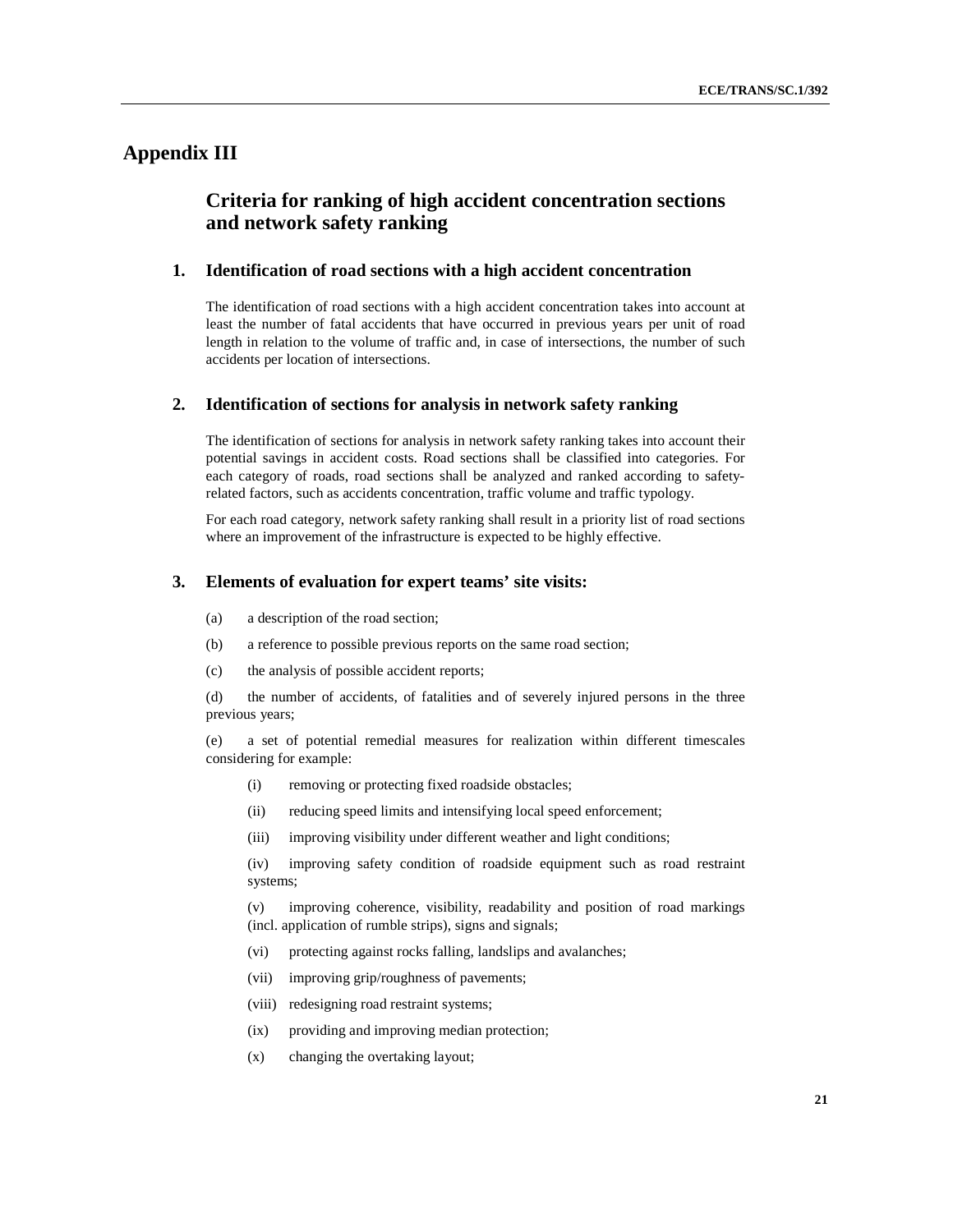- (xi) improving junctions, including road/rail level crossings;
- (xii) changing the alignment;
- (xiii) changing width of road, adding hard shoulders;
- (xiv) installing traffic management and control systems;
- (xv) reducing potential conflict with vulnerable road users;
- (xvi) upgrading the road to current design standards;
- (xvii) restoring or replacing pavements;
- (xviii) using intelligent road signs;

(xix) improving intelligent transport systems and telematics services for interoperability, emergency and signage purposes.